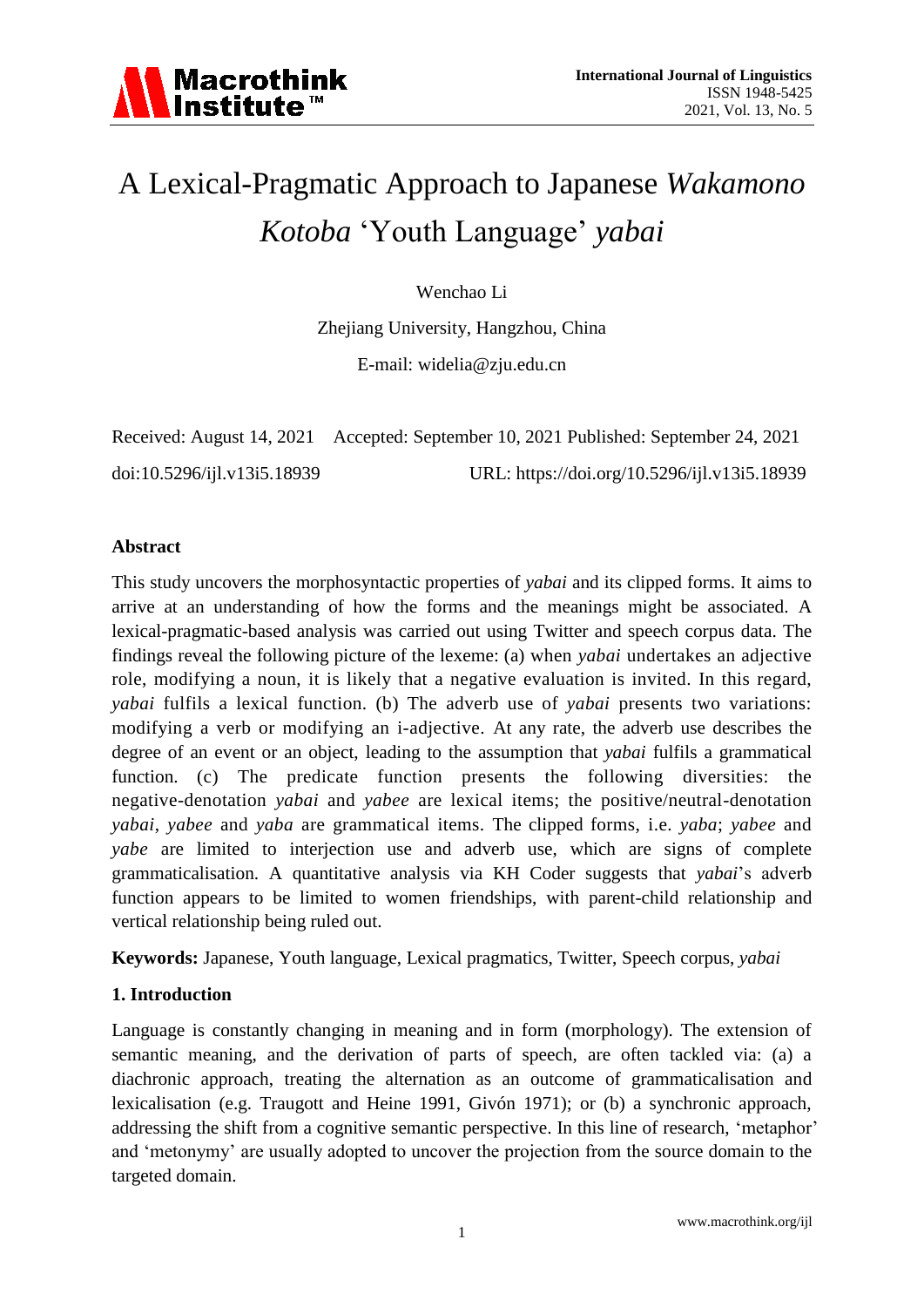

Japanese *wakamono kotoba* 'youth language' is a constantly altering linguistic phenomenon. It refers to phrases using words and expressions that are grammatically ill-formed but that are used and understood by young people. Extensive work has been devoted to this subject: see, for instance, the sociolinguistic approach, represented by Horiuchi (1989) and Hinoda (1998), or the psycholinguistic approach, represented by Ishihara et al. (2020). Theoretical accounts of *wakamono kotoba* do not appear to have been exhaustively set out, except for two case studies: (a) Seraku and Akiha (2019), who apply the notion 'attenuation' (Segerer and Treis, 2018) to address the innovations of Japanese *poi*; and (b) Seraku's (2020) discussion of the properties of the Japanese nominalising suffix *-mi* in the framework of nominalisation proposed by Masayoshi Shibatani.

The present study is devoted to another case study: the Japanese i-adjective (Note 1) *yabai* ('risky'). The study investigates its morphosyntactic properties and semantic meanings, based on a speech corpus and Twitter data. With this in place, it aims to arrive at an understanding of how forms and meanings are associated.

The point of departure for this study is the fact that *yabai* has changed a lot since earlier times. Originally, it was a noun, i.e. 厄場 *yaba* 'prison'. During the Edo Period (1603–1868), the noun 厄場 morphed into a na-adjective and was written in kana 'やば'. Since then, *yabana* has been registered as a na-adjective in all dictionaries*.* Below is an illustration from a Kokkeibon: *Tookaidoochuu Hizakurige* (1802-1809).

(1) **Na-Adjective** (*yabana*)

 *Odore-ra yabana koto hatarakikusaruna* You.pl. risky things do-neg.imper. 'You, do not do risky things!'

[Tookaidoochuu Hizakurige: 1802–1809]

It was in the early Showa Period that the na-adjective *yabana* shifted into being an i-adjective and morphologically altered, becoming the form *yabai*. An illustration is provided in (2).

## (2) **I-adjective** (*yabai*)

| Watashi | $\omega$         | aruku | no                         | wa | yabai |
|---------|------------------|-------|----------------------------|----|-------|
| Me      | com              |       | walk.adnml formal noun top |    | bad   |
|         | kara oyoshinasai |       |                            |    |       |

conj hon.stop.hon

'It is bad to walk with me. Therefore, please stop.'

(Asakusa Kurenaidan (1929–1930))

It also ought to be noted that in the Early Showa Period, yabai conveyed only a negative reading. Until the Heisei Period (1989–2019) *yabai* was officially listed as an i-adjective in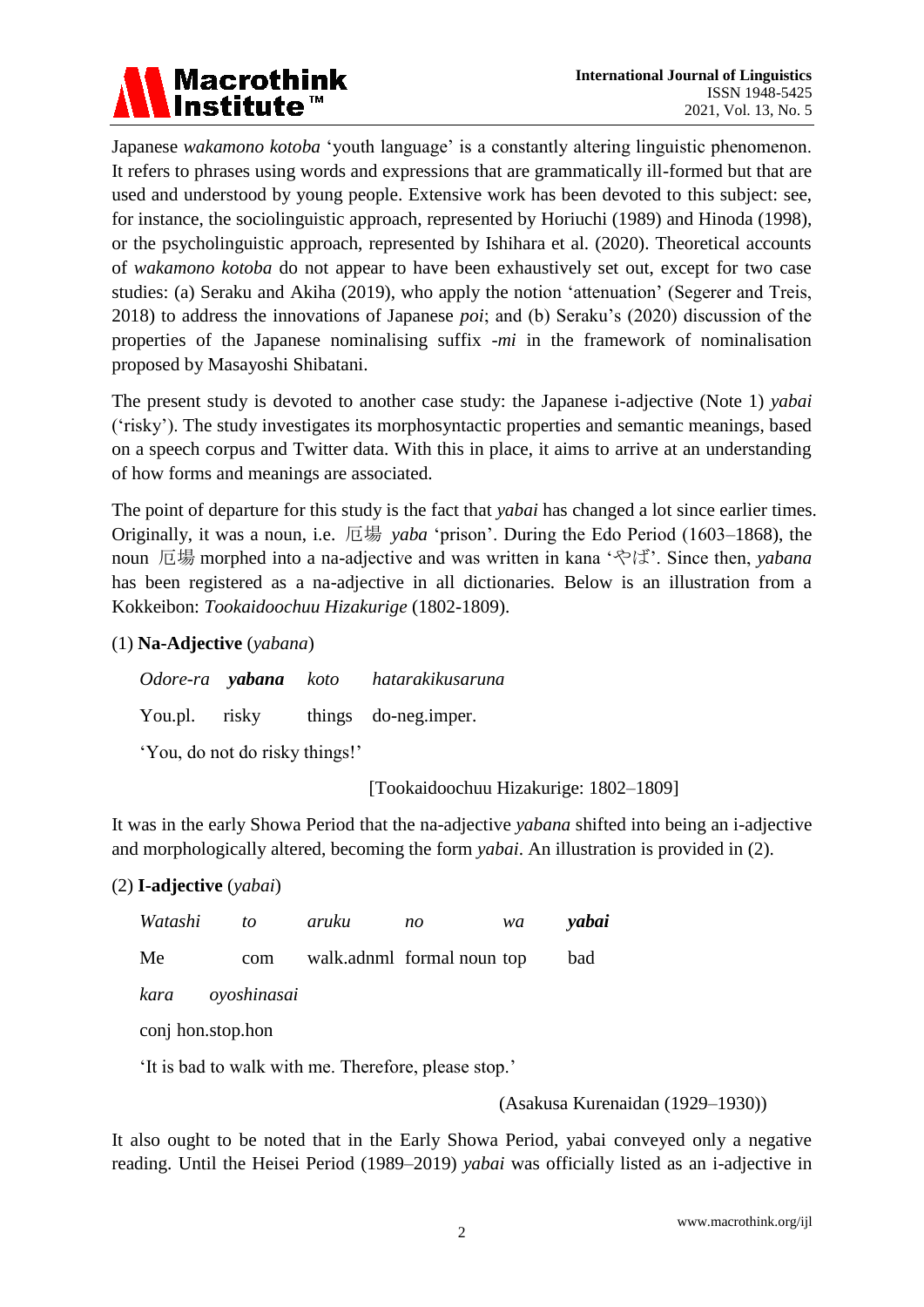

dictionaries, conveying a positive sense and yielding new parts of speech (e.g. adverb, interjection). These syntactic and semantic variations are exemplified by (3)–(8).

## **(I) Adjective**

The adjective *yabai* plays two roles: as a predicate (3) and modifying a noun (4).

(3) *Taroo no keekaku wa yabai.* (Predicate)

Taroo GEN plan TOP awful/marvellous

'Taroo's plan is awful/marvellous.'

#### (NINJAL-LWP)

(4) *Yabai koto wa nai desu yo* (Modifies a noun)

awful.ADNM thing TOP neg PRED EXCL

'There are no awful things.'

#### (NINJAL-LWP)

Bear in mind that the predicate use of *yabai* may denote a positive meaning 'marvellous' or a negative meaning 'bad'. The interpretation relies entirely on the context.

## **(II) Adverb-like**

*yabai* also has an adverb function, modifying an i-adjective (5), a na-adjective (6), or a verb (7).

## (5) **Adverb** *yabai* **modifies an i-adjective**

| Kono baggu wa | <b>yabai</b> takai. |
|---------------|---------------------|
| Dem bag TOP   | very expensive      |

'This bag is extremely expensive.'

In fact, the combination of two i-adjectives in finite form is ruled out in standard Japanese, but it occurs quite often.

## (6) **Adverb** *yabai* **modifies a na-adjective**

|  |  | Taroo wa suugaku ga <b>yabai</b> joozuda. |
|--|--|-------------------------------------------|
|  |  | Taroo TOP math NOM very talented          |

'Taroo is really very good at math.'

## (7) *Yabai* **modifies verb**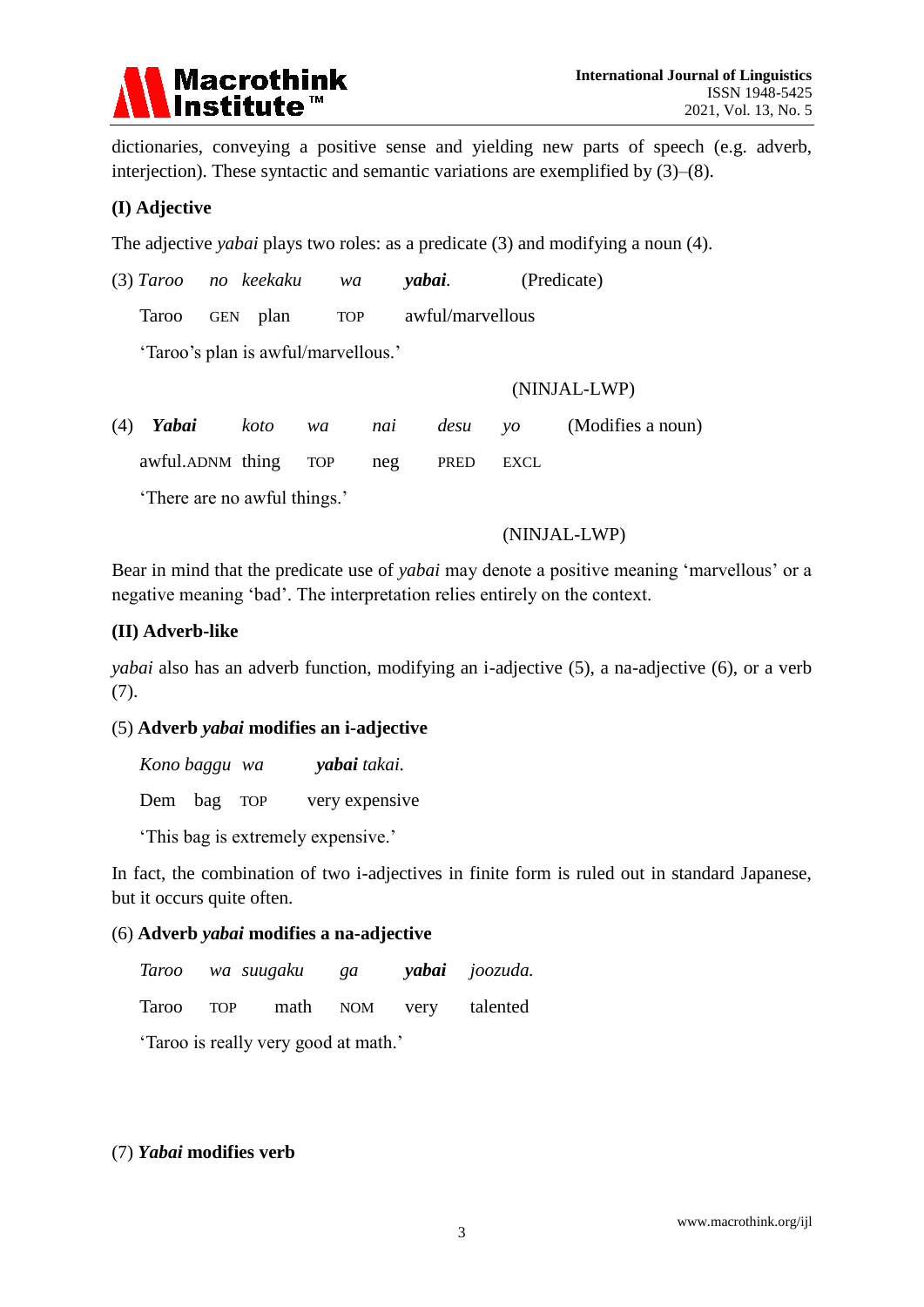

|  |  | Taroo no hon wa <b>yabai</b> ureteiru yo. |  |
|--|--|-------------------------------------------|--|
|  |  | Taroo GEN book TOP very well sell INTER   |  |

'Taroo's book sells well.'

Another noticeable example is (8), where *yabai* behaves like an interjection.

#### **(III). Interjection** *yabai*

|  | (8) Yabai! denwa     | no | henji        | wa | wasureta.   |
|--|----------------------|----|--------------|----|-------------|
|  | INTER phone call GEN |    | response FOC |    | forget-PAST |

'Uh-oh, I forgot to ring back'

The innovation further extends to a phonological change: the interjection *yabai* can be clipped into やばっ/ヤバっ *yaba*; やベー/ヤベー *yabee*; and やベっ/ヤベっ *yabe.*

A search in the NINJAL-LWP (National Institute of Japanese Language and Linguistics and Lago Language Institute) suggests that there are about 1,360 instances of *yabai.* The various parts of speech are distributed as follows:

|  | Table 1. The distribution of yabai's multiple parts of speech (accessed in 2020. Dec.) |  |  |  |  |  |  |
|--|----------------------------------------------------------------------------------------|--|--|--|--|--|--|
|  |                                                                                        |  |  |  |  |  |  |

| The combination of yabai $+$ other parts of | <b>Frequency</b> (token) |
|---------------------------------------------|--------------------------|
| speech                                      |                          |
| <i>adjective</i> (predicate)                | 674                      |
| $adverb$ (yabai + verb)                     | 5                        |
| $adverb$ (yabaku + verb)                    | 14                       |
| $adverb$ (yabai + adjective)                | 17                       |
| $adverb + yabai$                            | 150                      |
| <i>adjective</i> (modifying a noun)         | 464                      |
| yabai + suffix (yabame, yabasoo, yabasa)    | 22                       |
| $yabaki + noun$                             |                          |
| Interjection                                | 13                       |

It was discovered that the most frequent role of *yabai* is the predicate function (674 tokens). The second largest number of tokens was attributed to *yabai* modifying a noun (464 tokens). The combination [adverb modifying *yabai*] also proved common, accounting for 150 tokens. 36 tokens are the adverb use and 13 tokens are the interjection use. Moreover, we noted the following additional results: [*yabai* + suffix (*yabame, yabasoo, yabasa*)] (22 tokens); [*yabaki*  + noun] (one token).

At this stage, we can pause and draw a map of *yabai*'s shifts in morphosyntax and phonology.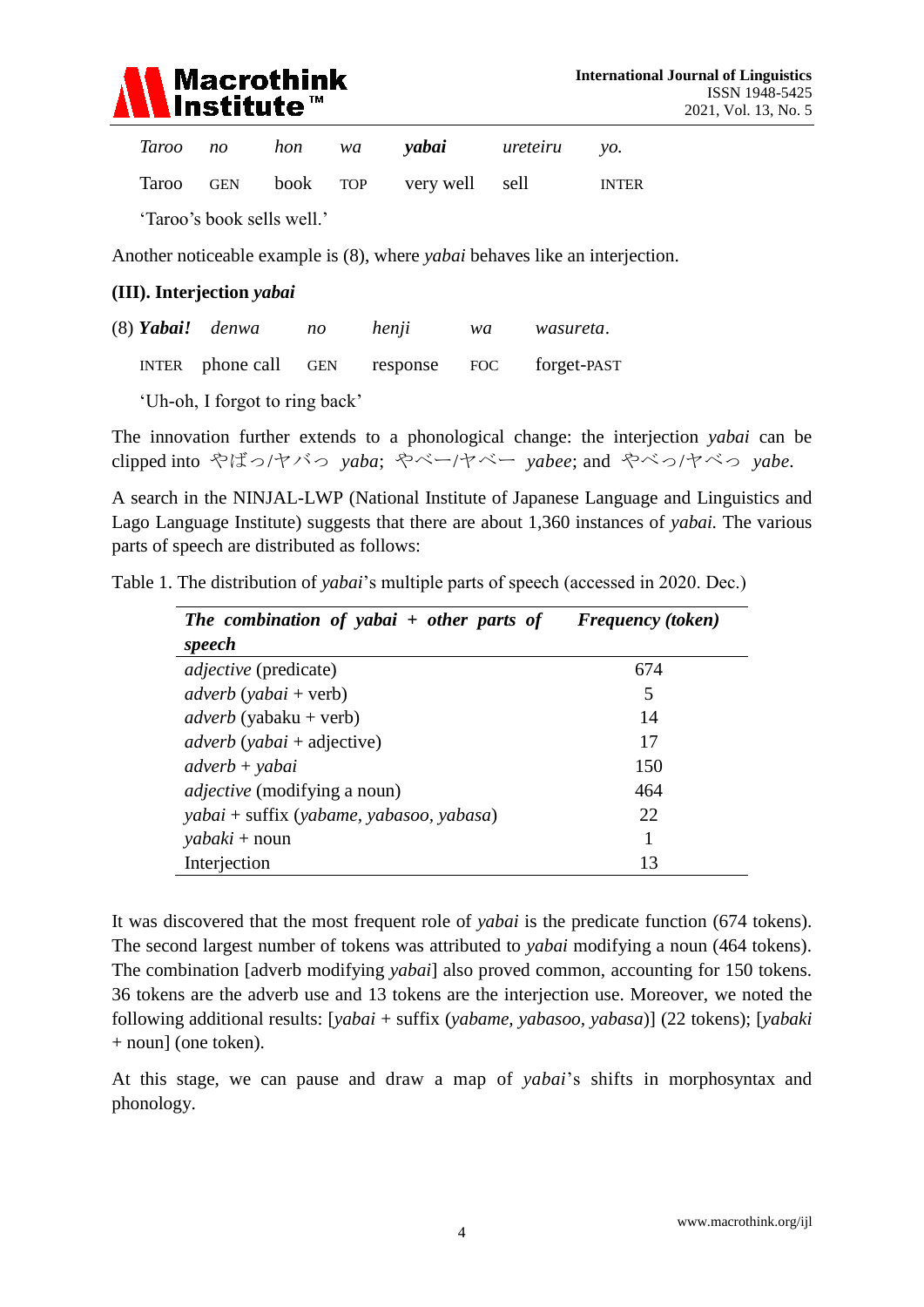

#### (I). Morphosyntactic shift

```
Noun: vaba
                   (Period: unknown)
\downarrowNa-adjective: vana-na (Edo Period)
\perpI-adjective: yabai
                        (Showa Period)
\downarrowNoun form: yabaki
                       (Heisei Period)
Adverb-like (modifies an adjective or a verb)
Interjection
(II) Phonological change: realised by clipping (vaba; vabee and vabe)
```
Figure 1. *Yabai*'s morphosyntactic and phonological shift

Among the various functions that *yabai* conveys, the adjective use, which modifies a noun, is likely to render a negative reading. This inspires us to ponder whether perhaps the syntactic category is linked with semantic meaning: such as that the adjective function is likely to convey a negative sense whilst the adverb function invites a positive reading. To this end, we carry out a lexical-pragmatic approach, examining the morphosyntactic properties and the evaluations that *yabai* denotes.

The database for this research consists of corpus data and posts from Japanese Twitter: the Corpus of Everyday Japanese Conversation (CEJC, provided by the National Institute of Japanese Language and Linguistics). NINJAL-LWP (provided by the National Institute of Japanese Language and Linguistics and the Lago Language Institute) is employed for the frequency investigation. It should be noted that there were 148 instances of yabai in the CEJC, and the Twitter data was accessed on 14 December 2020. Since the central goal of this paper resides in the innovated use of *yabai*, it is thus the very data of the predicate, interjection and adverb use that will be delved into in depth.

The paper is organised as follows. Section 1 has set the stage for what follows by giving a brief introduction to the multiple functions and meanings of *yabai*. Section 2 provides an insight into the previous work that has tackled *yabai* in the past: a descriptive account and a theoretical account. Building on this, it proposes a generalisation to *yabai*'s various characteristics. Section 3 analyses the morphosyntactic derivation, as well as semantic extension based on corpus and Twitter data. Section 4 turns to the functions and meanings in the clipped forms: *yaba*; *yabee* and *yabe.* Section 5 highlights the results and addresses the theoretical implications of this study.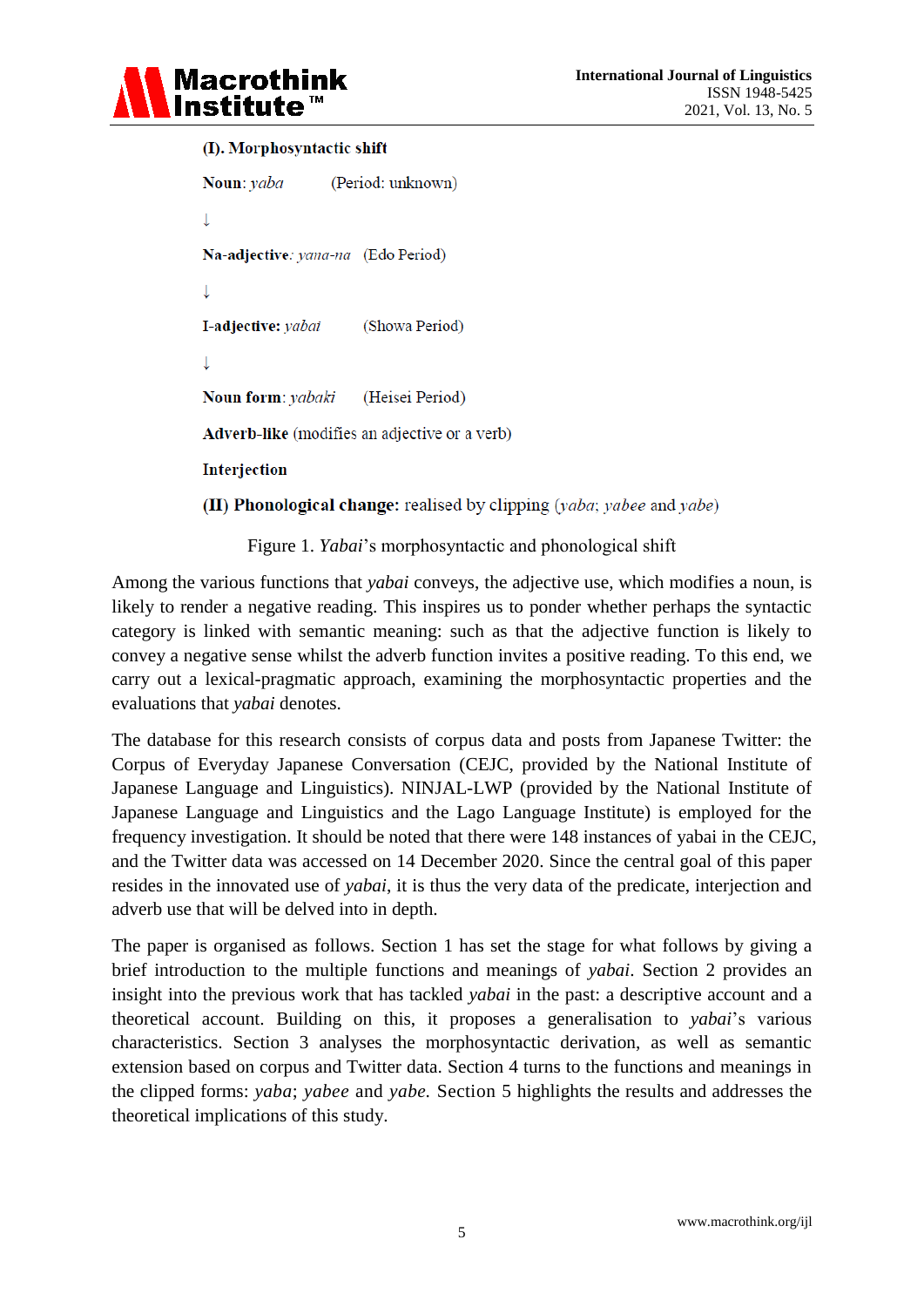

## **2. Previous Studies**

This section draws on previous work that has tackled the word *yabai* in the past, investigating descriptive work and theoretical studies. Building on this, a hypothesis is put forward to generalise the diverse functions and meanings of *yabai* and its clipped forms.

## (9) **Two streams of work on** *yabai* **in the past**

a. *Descriptive wor*k: Sano (2005); Horasawa and Iwata (2009); Sano (2012); Kumagai (2014);

Imano (2015); Kudoo (2019).

b. *Theoretic studies (cognitive semantics)*: Voßagen (1999); Sakaguchi (2013); Takeuchi

(2007).

The descriptive work on *yabai* mostly departs from a sociolinguistic perspective. Sano (2012) and Horasawa and Iwata (2009) conduct an investigation of 3,000 people over 16 years old across the country and calculate the frequency of using 'youth language'. Kumagai (2014) looks into the acceptance of *yabai* among different generations, ethnicities and genders. The descriptive work has well addressed the character of *yabai* and its use among different generations. Yet a theoretical account of the morphosyntactic properties of *yabai* remains unattempted.

Different studies have been undertaken at the theoretical level, tackling a variety of phenomena. Cognitive semanticians suggest that *yabai*'s semantic extensions are facilitated at a conceptual level. This comprises a metonymic approach to the relationship between the source and the target domain (i.e. cause/effect, part/whole, possessor/possessed), e.g. Voßagen (1999); Sakaguchi (2013). Another pathway is that taken by Takeuchi (2007), who applies a cognitive-pragmatic approach, adopting the framework of 'relevance theory' (Sperber and Wilson l995) (Note 2) to address the double-interpretation conveyed by *yabai*'s adjective function.

Cognitive semantics is helpful in that it accounts for the semantic extension, which is grounded in metonymic operations. However, the following phenomena are not accounted: the interjection and adverb uses of *yabai*, and the clipping. Therefore, the cognitive approach might not help us to arrive at a unified understanding to the multiple faces of *yabai* as it pays too little attention to the syntactic functions, and to the link between form and meaning. This study, identifies the following classes:

## (10) **A generalisation to utilise the diverse parts of speech and meanings in** *yabai*

The various functions and semantic readings that *yabai* provides in Modern Japanese fall into two strands.

- a. The adjective, predicate use of *yabai* fulfills a lexical function.
- b. The adverb and interjection use of *yabai* fulfil a grammatical function (Note 3).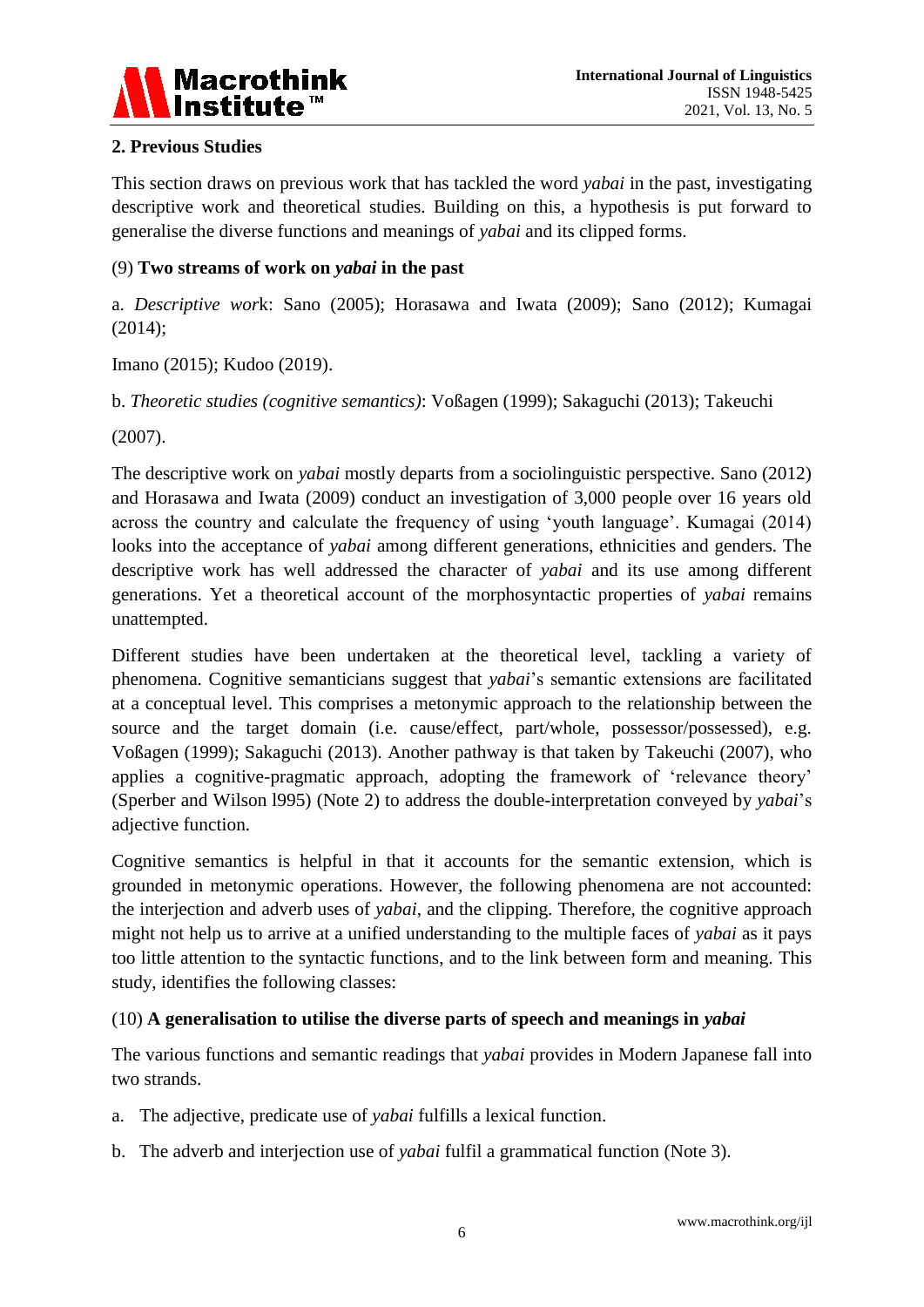

To further support this position, an analysis is carried out in the following section.

#### **3.** *Yabai***'s Morphosyntactic Functions and Semantic Meaning**s

Our starting point is *yabai*. This study randomly drew 60 tokens of *yabai* from CEJC and calculated the frequencies, the meanings that each category conveys in light of KH Coder (produced by Kooichi 2017).

|      | Node Word<br>抽出語: やばい |      |                | 品詞:          |                |                |                | 活用形:           |                |                |                |          | ヒット数: 29       |              |                                |
|------|-----------------------|------|----------------|--------------|----------------|----------------|----------------|----------------|----------------|----------------|----------------|----------|----------------|--------------|--------------------------------|
|      | Result                |      |                |              |                |                |                |                |                |                |                |          |                |              |                                |
| N    | 抽出語                   | 品詞   | 合計             | 左合計          | 右合計            | 左5             |                |                |                |                |                |          |                |              | 左4 左3 左2 左1 右1 右2 右3 右4 右5 スコア |
|      | 1 寒い                  | 形容詞  | $\overline{2}$ | 1            | $\mathbf{1}$   | 1              | $\overline{0}$ | $\overline{0}$ | $\overline{0}$ | 0              | 1              | $\circ$  | $\circ$        | 0            | 01.200                         |
|      | 2 可愛い                 | 形容詞  | $\mathbf{1}$   | $\circ$      | $\mathbf{1}$   | $\overline{0}$ | $\overline{0}$ | $\overline{0}$ | $\overline{0}$ | $\overline{0}$ | 1              | $\circ$  | $\overline{O}$ | O            | 01.000                         |
|      | 3 外                   | 名詞C  | $\mathbf{1}$   | $\mathbf{1}$ | $\circ$        | 0              | $\circ$        | O              | 0              | 1              | 0              | $\Omega$ | $\overline{0}$ | $\circ$      | 01.000                         |
|      | 4 高い                  | 形容詞  | 1              | $\circ$      | $1\,$          | $\circ$        | $\circ$        | 0              | $\circ$        | 0              | 1              | $\circ$  | $\circ$        | $\circ$      | 01.000                         |
|      | 5 残る                  | 動詞   | 1              | $\circ$      | $\mathbf{1}$   | $\overline{0}$ | ٥              | 0              | $\circ$        | $\circ$        | 1              | $\Omega$ | $\circ$        | $\circ$      | 01.000                         |
|      | 6 上手                  | 形容動詞 | $\mathbf{1}$   | $\circ$      | $\mathbf 1$    | O              | o              | o              | $\circ$        | $\circ$        | 1              | $\Omega$ | $\circ$        | $\circ$      | 01.000                         |
|      | 7 道                   | 名詞C  | $\mathbf{1}$   | 1            | $\circ$        | 0              | $\circ$        | 0              | $\overline{0}$ | 1              | 0              | $\Omega$ | $\circ$        | $\circ$      | 01.000                         |
|      | 8 売れる                 | 動詞   | 1              | $\circ$      | $1\,$          | 0              | $\circ$        | 0              | $\circ$        | $\circ$        | 1              | $\Omega$ | $\circ$        | $\circ$      | 01.000                         |
|      | 9 爆弾                  | 名詞   | $\mathbf{1}$   | $\circ$      | 1              | $\overline{0}$ | $\Omega$       | $\overline{0}$ | $\overline{0}$ | 0              | 1              | $\Omega$ | $\circ$        | $\circ$      | 0.1.000                        |
|      | 10 変身                 | サ変名詞 | $\mathbf{1}$   | 1            | 0              | $\circ$        | $\circ$        | $\circ$        | $\circ$        | $\mathbf{1}$   | 0              | 0        | $\circ$        | $\circ$      | 01.000                         |
|      | 11 太郎                 | 人名   | 4              | 3            | $\mathbf 1$    | 0              | 3              | $\circ$        | 0              | 0              | 0              | $\Omega$ | $\circ$        | $\circ$      | 1 0.950                        |
|      | 12 見る                 | 動詞   | 2              | $\circ$      | $\overline{2}$ | 0              | $\circ$        | 0              | 0              | 0              | $\Omega$       | $\circ$  | 1              | 0            | 1 0.533                        |
|      | 13 バッグ                | 名詞   | $\mathbf{1}$   | 1            | 0              | 0              | o              | 0              | 1              | 0              | 0              | 0        | $\circ$        | $\circ$      | 00.500                         |
|      | 14 威圧                 | サ変名詞 | $\mathbf{1}$   | 1            | 0              | 0              | 0              | $\circ$        | 1              | 0              | 0              | 0        | $\circ$        | $\circ$      | 00.500                         |
| 15 巻 |                       | 名詞C  | $\mathbf{1}$   | $\mathbf 1$  | $\circ$        | O              | $\circ$        | $\overline{0}$ | 1              | $\overline{0}$ | $\overline{0}$ | $\circ$  | $\overline{0}$ | $\bf{0}$     | 00.500                         |
|      | 16 規模                 | 名詞   | $\mathbf{1}$   | $\circ$      | $\mathbf 1$    | 0              | o              | $\circ$        | $\circ$        | $\circ$        | $\overline{0}$ | 1        | $\circ$        | 0            | 00.500                         |
|      | 17 吸う                 | 動詞   | $\mathbf{1}$   | $\circ$      | 1              | $\mathbf 0$    | $\overline{0}$ | $\circ$        | $\circ$        | 0              | $\circ$        | 1        | $\circ$        | $\mathbf{0}$ | 00.500                         |
|      | 18 計画                 | サ変名詞 | 1              | $\mathbf{1}$ | $\circ$        | 0              | $\circ$        | $\overline{0}$ | 1              | 0              | $\circ$        | $\circ$  | $\circ$        | 0            | 0.500                          |
|      | 19 終わる                | 動詞   | 1              | $\Omega$     | $\mathbf 1$    | $\circ$        | $\circ$        | $\Omega$       | 0              | $\circ$        | $\circ$        | 1        | $\circ$        | $\circ$      | 00.500                         |
|      | 20 初めて                | 副詞   | 1              | $\circ$      | 1              | $\circ$        | 0              | $\circ$        | $\circ$        | 0              | 0              | 1        | $\overline{0}$ | $\circ$      | 0.0.500                        |
|      | 21 数学                 | 名詞   | $\mathbf{1}$   | 1            | 0              | 0              | ٥              | 0              | 1              | 0              | 0              | $\Omega$ | $\circ$        | $\circ$      | 00.500                         |
| 22 雪 |                       | 名詞C  | 1              | 0            | $\mathbf 1$    | o              | Ō              | 0              | O              | 0              | $\circ$        | 1        | $\circ$        | 0            | 00.500                         |

Figure 2. The distribution of *yabai*'s multiple parts of speech

KH Coder analysis brough us to the point that the 1<sup>st</sup> lexeme on the right side of *yabai* attributes the most tokens, which in turn suggests that *yabai* is more likely to modify an adjective or a verb, fulfilling the duty of an adverb.

The following presents a closer picture: the most common option in terms of *yabai* is the interjection use (29 tokens). The predicate function is equally common, accounting for 27 tokens. Four tokens apply to the adverb use.

| <b>Parts of speech</b>       | <b>Neutral</b> | <b>Negative</b> | <b>Positive</b> |
|------------------------------|----------------|-----------------|-----------------|
| Predicate                    |                | 22              |                 |
| Interjection                 | 13             |                 |                 |
| Adverb (yabai + i-adjective) |                |                 |                 |
| $Adverb + yabai$             |                |                 |                 |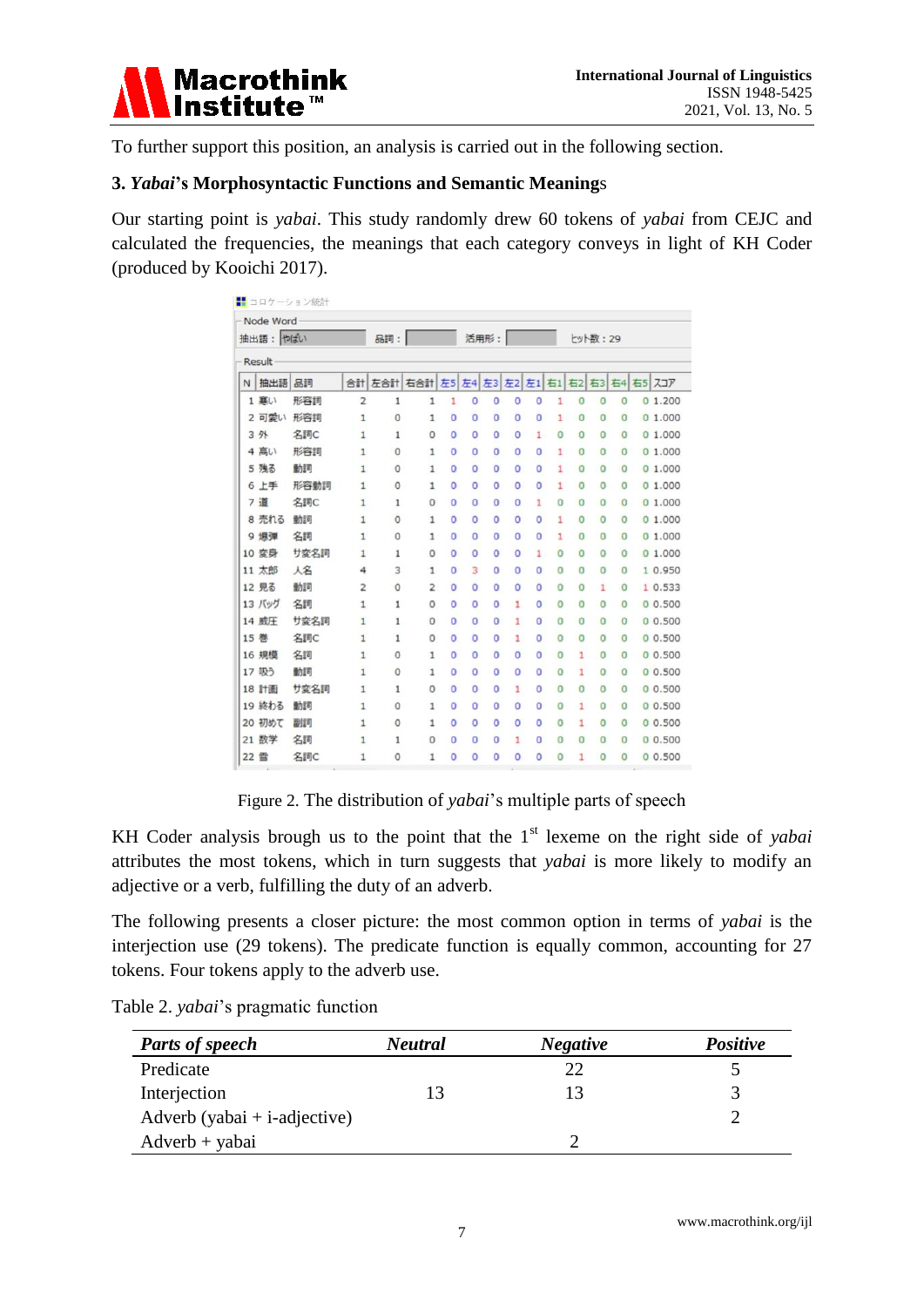

Having examined this data, we are now in the position to analyse *yabai*'s morphosyntactic functions and semantic meanings.

#### *3.1 Interjection yabai*

As suggested by Table 2, a common option for *yabai* is to fulfil the interjection function. This is illustrated by the examples in (11).

(11) [The writer saw the dawn in Japan for the first time and writes:]

| Yabai,       | hajimete           | mıru      | nihon no yoake. |
|--------------|--------------------|-----------|-----------------|
| <b>INTER</b> | for the first time | see.ADNML | Japan GEN dawn  |

'Oh, dear, I am looking at the dawn of Japan for the first time.' [Twitter 4/Dec/2020]

Syntactically, *yabai* appears initially and individually; semantically, it renders no evaluations. This option is further detected in (12), where the nuance 'oops' is implied in *yabai*.

| (12) <b>Yabai</b> , kono tsuiito |                               | $\overline{\mathcal{O}}$ | mite omoidashimashita.  |
|----------------------------------|-------------------------------|--------------------------|-------------------------|
| <b>Oops</b>                      | DEM Twitter ACC               |                          | see.gru recall-HON.PAST |
|                                  | Nengajoo vatteinai.           |                          |                         |
|                                  | New Year's card make.PROG.NEG |                          |                         |
|                                  |                               |                          |                         |

'Oops, Twitter reminds me that I have not made the New Year's card yet.'

#### [Twitter 2/Dec/2020]

In the following illustration of interjection use, a nuance of surprise is implied.

|              | (13) <b>Yabai,</b> yabai, yaro ano |      | ano                 | soo      | <i>vuu</i>                    | nantoka |
|--------------|------------------------------------|------|---------------------|----------|-------------------------------|---------|
| <b>INTER</b> | <b>INTER</b>                       | PRED |                     |          | DEM DEM DEM say.CONCL somehow |         |
| Nanka        |                                    |      | ga aru wake janain. |          |                               |         |
|              | Something like NOM have            |      | case                | PRED.NEG |                               |         |

'What? What? That, that, there must be some way out.' [CEJC\_K001\_013]

At this stage, it can be suggested that the interjection function appears to be a *kuchiguse* 'habit of saying' and, crucially, such a habit of saying can vary from individual to individual. This would suggest that the interjection function of *yabai* fulfills a grammatical function.

## *3.2 Predicate yabai*

The second largest token number among *yabai* come from the adjective function, which may render a predicate or modify a noun. A search in NINJAL-LWP shows that among the 245 tokens (73 types) of *yabai*'s modifying a noun, all tokens appear to convey a negative reading. This having been said, the following Twitter data presents a different picture: *yabai* renders a positive reading.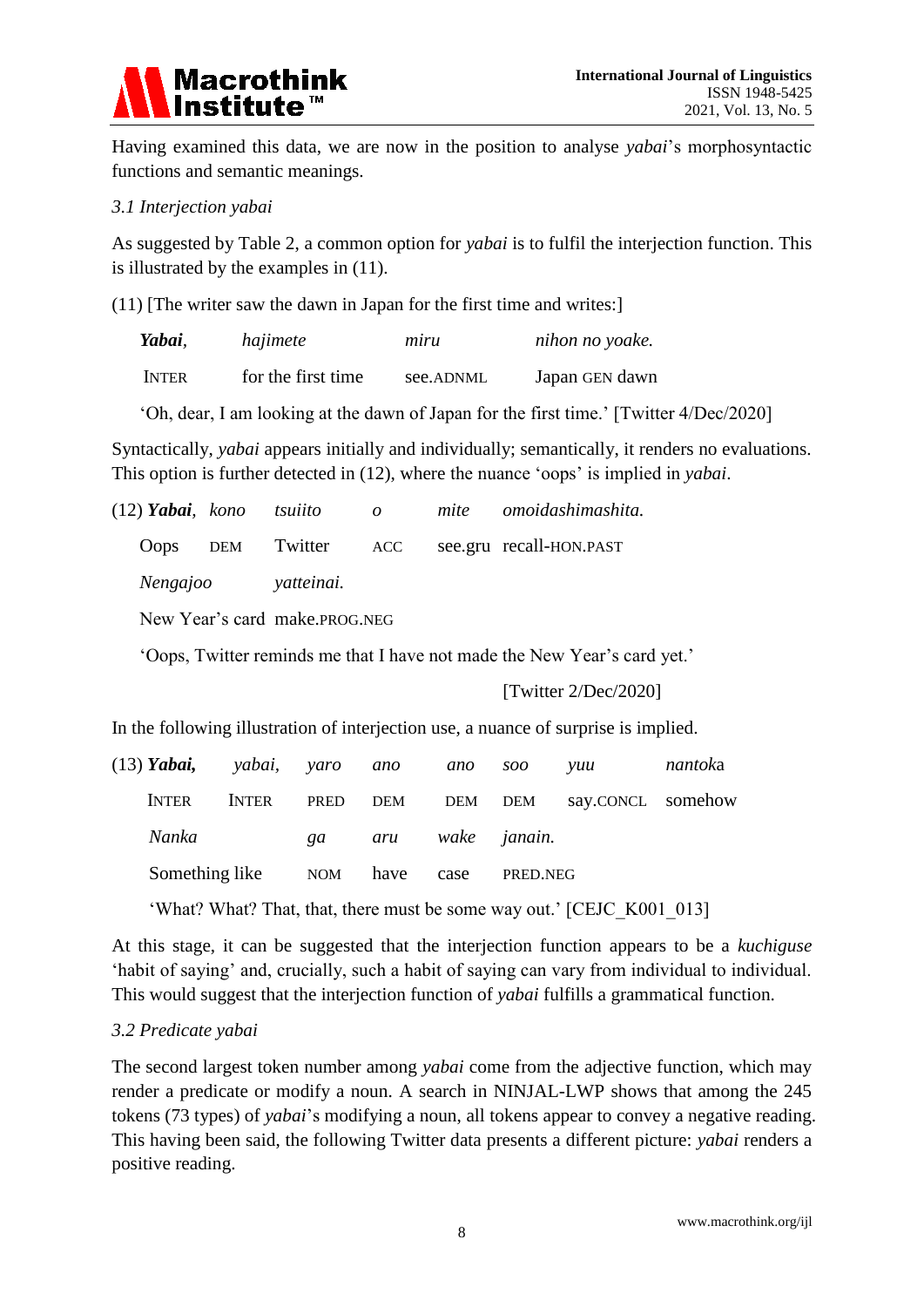

#### (14) **adjective** *yabai* **renders a positive reading**

|                                                                   |  |  |  |  | Moo onrii toshite wa <b>vabai</b> daikibo ni |  | nattete.                                          |  |  |
|-------------------------------------------------------------------|--|--|--|--|----------------------------------------------|--|---------------------------------------------------|--|--|
|                                                                   |  |  |  |  |                                              |  | Already ONLY as FOC very big scale DAT become.GER |  |  |
| 'As for the company ONLY, the scale of (this event) is very big.' |  |  |  |  |                                              |  |                                                   |  |  |

[Twitter 29/Nov/2020]

*Yabai* describes the size of the scale of the event. The noun that it modifies is a Sino-Japanese word: *daikiboo* 'big scale', where there is already a modifier, i.e. *dai* 'big'. This inspires us to deduce that *yabai* is modifying a modifier and ought to be deemed as an adverb. One may argue that *dai* is not an independent word but a prefix, attached to the noun *kiboo* 'scale', and thus *daikiboo* ought to be deemed a noun. Pulling these strands together, we cannot but contend that *yabai* is fulfilling the adverb function and ought to be considered as a grammatical item.

Such data is only detected once. The other data of [*yabai* + noun] all convey a negative evaluation. It is thus to the predicate function that we will now turn.

As suggested by Table 2, the predicate *yabai* renders two evaluations: negative and positive. A typical example would be (15):

#### (15) **Negative reading**

|  | Densha ippon noriokurete mo mata kuru kedo |  |  |
|--|--------------------------------------------|--|--|
|  | Train one miss.GER FOC till come CONC      |  |  |
|  | Hikooki ippon okuretara yabai shi.         |  |  |
|  | flight one miss.PROV bad EXCL              |  |  |

'If one misses a train, he/she can still catch the next; if a flight is missed, that would be a disaster.' [CEJC\_T004\_006]

A salient property of this *yabai* is that it has an original meaning: it describes the consequence of missing a flight, i.e. bad. With this in place, *yabai* here has a lexical function.

The following example is another illustration of the predicate use, presenting a different picture.

#### (16) **Positive reading**

[The writer wrote about how marvellous the animation *Kimetsu no Yaiba* (Demon Slayer) was and particularly how he is fond of the last chapter]

*Kimetsu saishuukan ga yabai.*

Kimetsu no yaiba last chapter NOM interesting

'The last chapter of Demon Slayer is really interesting.' [Twitter 4/Dec/2020]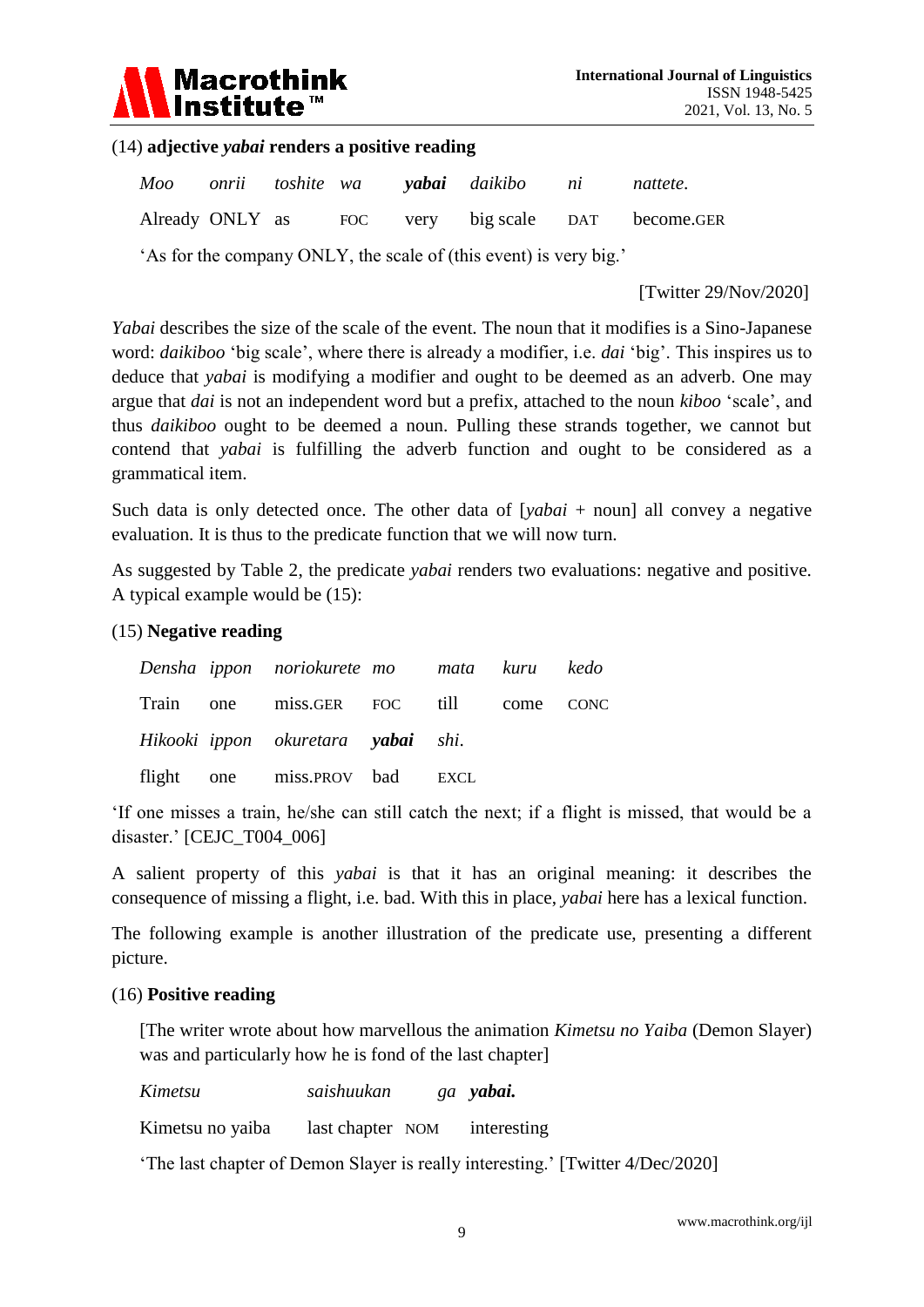

Building on the context, we assume that *yabai* here renders a positive reading. This piece of data leads us to assume that *yabai* here fulfils a grammatical function.

#### *3.3 Adverb yabai*

The grammatical function seems to be further tied to the adverb use of *yabai*. Consider the following data.

(17) [A couple is talking about kendo 'Japanese fencing', one referred to his skill and the other praised him.]

*yabai sugoi yo ne, hitori dake sasareru tte.* extremely marvellous excl excl along solely stab.pote part

'That shot was indeed marvellous! It is said that he can stab on his own.' [CEJC\_K003\_012a]

*yabai sugoi* can be reformed as *yabai gurai sugoi* 'awful-nearly-marvellous'. In this regard, *yabai* describes the degree of the next adjective, i.e. *sugoi* 'marvellous'. Another illustration is seen in (18).

(18) *Shooga ni shooyu o kakeru to, yabai umai.*

ginger dat soy sauce acc put on conj adv delicious

 'If soy sauce is put on the ginger, the ginger will be very delicious.' [CEJC\_K003\_012a]

The data from the CEJC suggests that, when *yabai* modifies an adjective, it is likely that the adjective itself renders a positive reading. Thus, the whole expression is positive. The following data is drawn from Twitter, where *yabai* is followed by an adjective that yields a neutral reading.

(19) *Soto yabai samui*.

Outside ADV cold

'It is extremely cold outside' [Twitter 8/Dec/2020]

The above data indicates that when *yabai* modifies an adjective, it does not carry any evaluation but merely describes the degree of the following adjective. Building on this, we contend that the adverb *yabai* fulfils a grammatical function.

Additional intriguing data is noted, i.e. [*yaba* + dative case particle *ni*]:

(20) [The writer indicates the scale of the event for the company]

|                           |                         |  | Moo onrii toshite wa yabai daikibo ni nattete. |                                                   |
|---------------------------|-------------------------|--|------------------------------------------------|---------------------------------------------------|
|                           |                         |  |                                                | Already ONLY as FOC very big scale DAT become.GER |
|                           | <b>yabai</b> ni natteru |  |                                                |                                                   |
| big scale DAT become.PROG |                         |  |                                                |                                                   |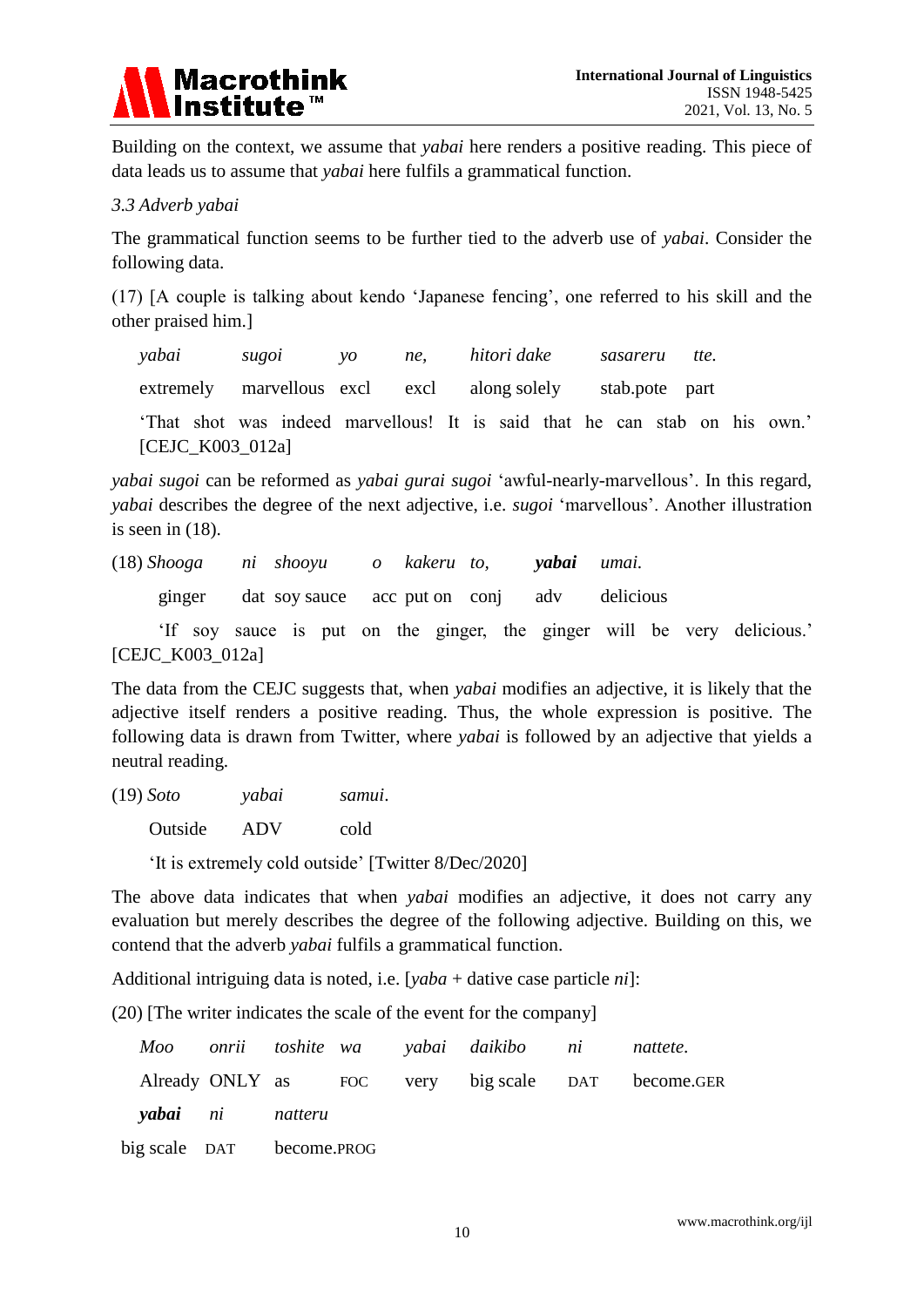

'As for the company ONLY, the scale of (this event) is very big. It turns out to be a very big scale.' [Twitter 29/Nov/2020]

It is important to notice that the first appearance of *yabai* modifies a noun, cf. *yabai daikibo ni nattete*. It is the second *yabai* that we are concentrating on, which is followed by the dative case particle *ni,* cf. *yabai ni natteru*. This expression yields a positive reading, i.e. how big the event is. The construction [*yabai* + dative particle *ni*] suggests that *yabai* is either a noun or a na-adjective. Or, alternatively, perhaps an ellipsis is involved in this *yabai.* In the database, such an expression is only detected once. With this being the case, it is not appropriate to contend that *yabai* displays a noun or a na-adjective function.

## **4. The Clipped** *yabai*

Having drawn a picture of *yabai* conveying an interjection, an adverb and a predicate, this section presents a further picture: three clipped forms of *yabai*, i.e. *yaba*; *yabee* and *yabe.* To provide an adequate account of the morphosyntactic properties and the semantic meanings of the clipped *yabai,* this study took 81 tokens from Twitter at random and calculated the distribution of their functions.

|                                        | yaba           | yabee                                              | yabe                      |
|----------------------------------------|----------------|----------------------------------------------------|---------------------------|
| Interjection                           | 8              | 8                                                  | 7                         |
| Na-adjective                           | $\overline{0}$ | 3                                                  | $\theta$                  |
| I-adjective (modifying a<br>noun)      |                | 18 negative; 5 positive; 2 1 negative<br>neutral   |                           |
| Adverb use (modifying a<br>verb)       |                | $\overline{4}$                                     |                           |
| Adverb use (modifying an<br>adjective) |                | $\mathcal{D}_{\mathcal{L}}$                        |                           |
| Predicate                              | 1 negative     | 3 positive; 15 negative; 8 neutral; 10<br>positive | 1 negative;<br>1 positive |
| Total tokens                           | 14             | 57                                                 | 10                        |

Table 3. yaba, yabee and yabe's syntactic functions and semantic meanings (Note 4)

Most tokens of *yaba* and *yabe* come from the interjection use, which leads us to deduce that *yaba* and *yabe* may have lost their original function, i.e. as an adjective, modifying a noun. It was also discovered that *yabee* bears four parts of speech, with the adjective as the main function and the predicate use as the second.

## *4.1 Yabee*

The multiple morphosyntactic properties of the clipped *yabai* are particularly pronounced in the form *yabee.* Apart from the basic function, i.e. an adjective, modifying a noun (1)*,* four innovations are observed: na-adjective; adverb, predicate and interjection. Among them, the na-adjective function is particularly worth commenting on.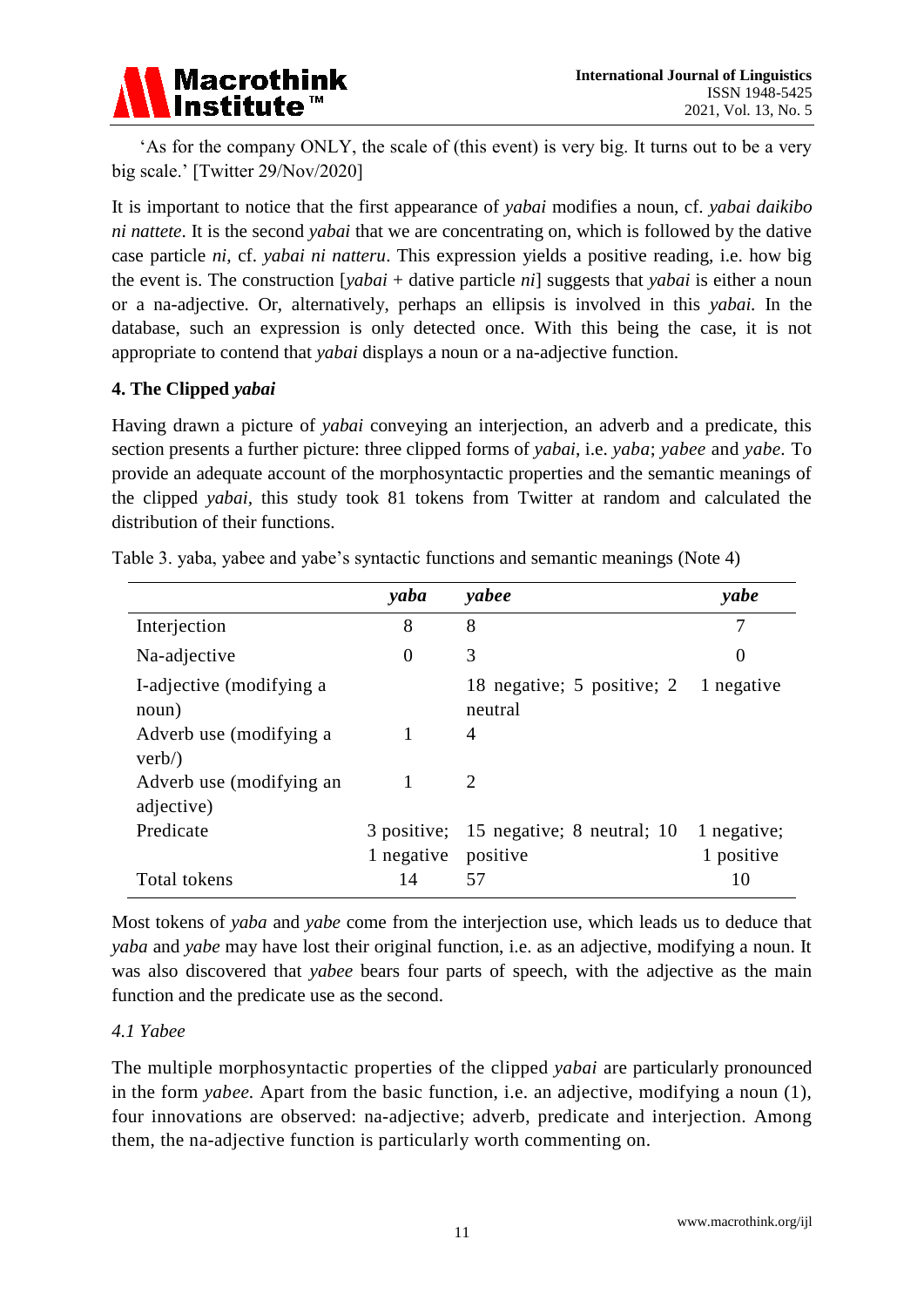

## (21) **Adjective** *yabee*

[The writer praises his vacuum cleaner, which is not expensive but works very well.]

|            | 3000 en no soojiki wa yabee gurai suu wa.             |  |                             |
|------------|-------------------------------------------------------|--|-----------------------------|
|            | 3000 yen GEN vacuum cleaner TOP ADV PART suck up EXCL |  |                             |
| $\sqrt{2}$ |                                                       |  | $\sim$ $\sim$ $\sim$ $\sim$ |

'The 3000 yen vacuum cleaner sucks everything up.' [Twitter 2/Dec/2020]

#### 4.1.1 Na-adjective *yabee*

The following examples presents an intriguing picture: *yabee* is followed by an adnominal lexicon 'na' and thus is alleged to be a na-adjective, modifying the noun '*owa* (ending)'.

(22) *yabee na owa toru.* Bad ADML ending have

'The ending is badly taken.' [Twitter 1/Dec/2020]

The na-adjective use is worth commenting on. Recall that is was during the Edo Period

(1603–1868), when the na-adjective function was derived from the noun 厄場 *yaba* 'prison'.

The data in (1), however, differs from the one centuries ago: *yabee*, as a na-adjective nowadays, is an adverb, modifying a VP. To put it another way, although *yabee* appears to be a na-adjective, it actually modifies a VP. Here, it refers to 'badly'. Thus, the nuance of *yabee na owa toru* turns out to be: 'the ending is badly taken'.

## 4.1.2 Adverb *yabee*

The adverb use of *yabee* presents two variations: modifying a verb (23) or modifying an i-adjective (24).

## (23) *Yabee* **modifies a verb**

a. *Yabee nokotta wa.* 

Much left.PAST EXCL

'A lot has been left.' [Twitter 3/Dec/2020]

| b. <i>Nokori no</i> |     | futari                    | ga | yabee | bakudankakaete soo. |  |
|---------------------|-----|---------------------------|----|-------|---------------------|--|
| Left                | GEN | two persons nom very much |    |       | carrying a bomb AUX |  |

'The left two persons appear very much likely to carry a bomb.' [Twitter 2/Dec/2020]

## (24) *Yabee* **modifies an i-adjective**

| Chotto mukoo gawa no      |  | a, soo, soo,                      |
|---------------------------|--|-----------------------------------|
|                           |  | A bit other side GEN EXCL oh yest |
| <b>yabee</b> natsukashii. |  |                                   |
| ADV longing               |  |                                   |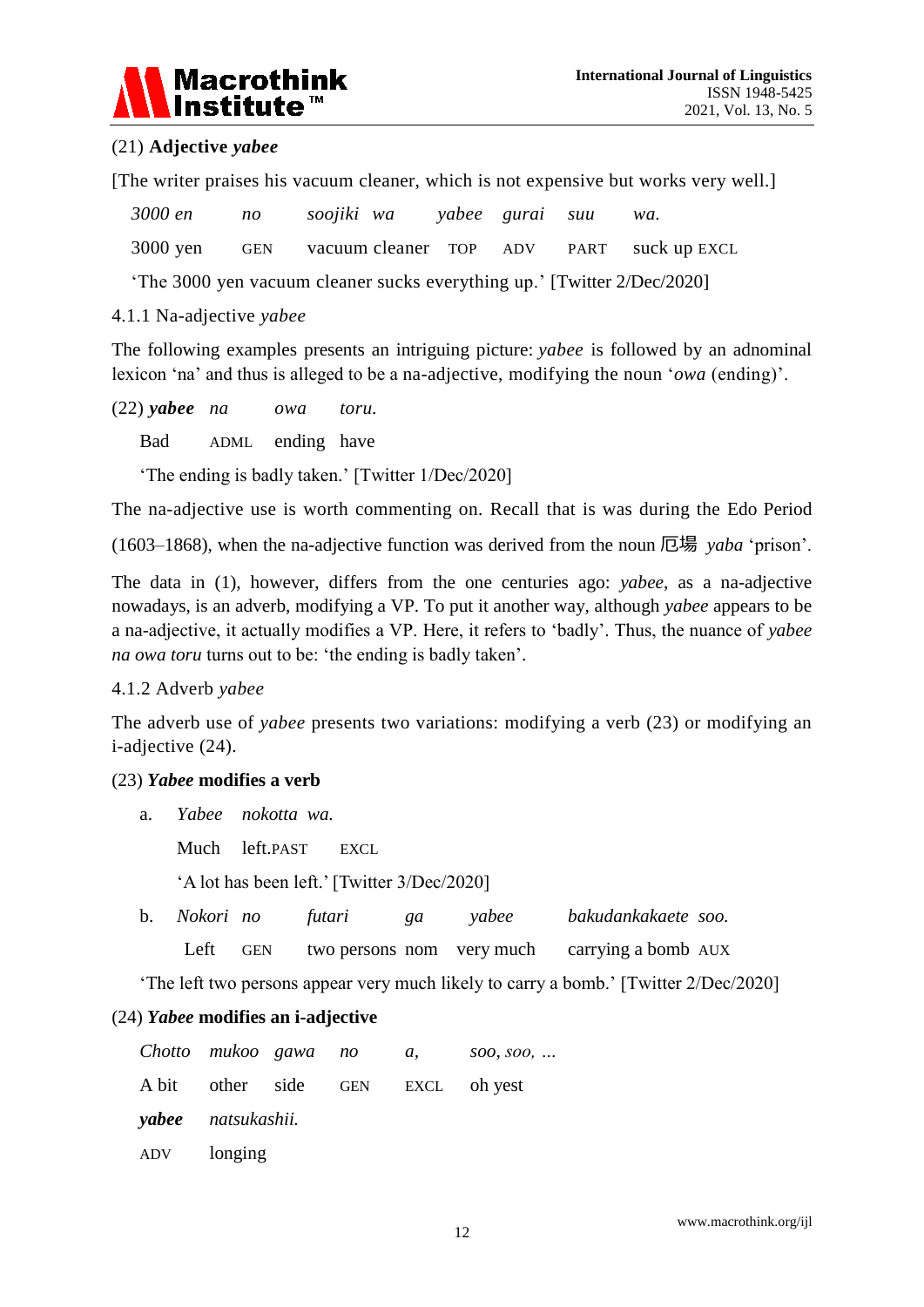

'Go toward the other side a bit more, yes, that's it, so longing.' [CEJC\_T006\_008a]

#### 4.1.3 Predicate *yabee*

Turning to *yabee*'s predicate function, a common function of *yabee* is to render a negative meaning. An illustration is provided in (25).

#### (25) **Predicate** *yabee* **(negative reading)**

[On a snowy night, the writer posts a photo of a car, which is fully covered by snow. The writer says: by tomorrow, the car would be a disaster!

| Koitsu   | wa.        | ashita   | no         | asa, | yabee.         |
|----------|------------|----------|------------|------|----------------|
| This guy | <b>TOP</b> | tomorrow | <b>GEN</b> |      | morning, INTER |

'By tomorrow morning, this car would turn out to be a mess.' [Twitter 10/Dec/2020]

Another use of the predicate *yabee* is to render a positive meaning, as shown in (26).

#### (26) **Predicate** *yabee* **(positive reading)**

[On a snowy road, two cars are progressing with difficulty, when a BMW approaches with ease. The poster cannot help but narrate that the BMW is powerful]

| $X5$ no |        | iatsukan           | yabee na    |  |
|---------|--------|--------------------|-------------|--|
|         | X5 GEN | over-power feeling | strong EXCL |  |

'X5's over-power feeling is strong.' [Twitter 8/Dec/2020]

In the database, a neutral reading of the predicate *yabee* is also observed, cf. (27).

#### (27) **Predicate** *yabee* **(neutral reading)**

[The writer tries to understand which direction he can walk in to prevent pollen flying into his eyes. Then he follows a suggestion that is proposed by a friend, and it works.]

|              | Koo yatte, aruku                          | to, kafen ga | me | $\overline{m}$ |
|--------------|-------------------------------------------|--------------|----|----------------|
|              | DEM do.GER walk.CONCL CONJ pollen NOM eye |              |    | DAT            |
| Hairanaitte, | hontooda,                                 | yabee!       |    |                |
|              | Come.NEG.COMP, true.PRED                  | <b>INTER</b> |    |                |

'By walking in this direction, it really works, the pollen would not come into the eyes.' [Twitter 11/Dec/2020]

This leads us to the observation that the predicate *yabee*, when yielding a neutral or a positive reading, is fulfilling a grammatical function.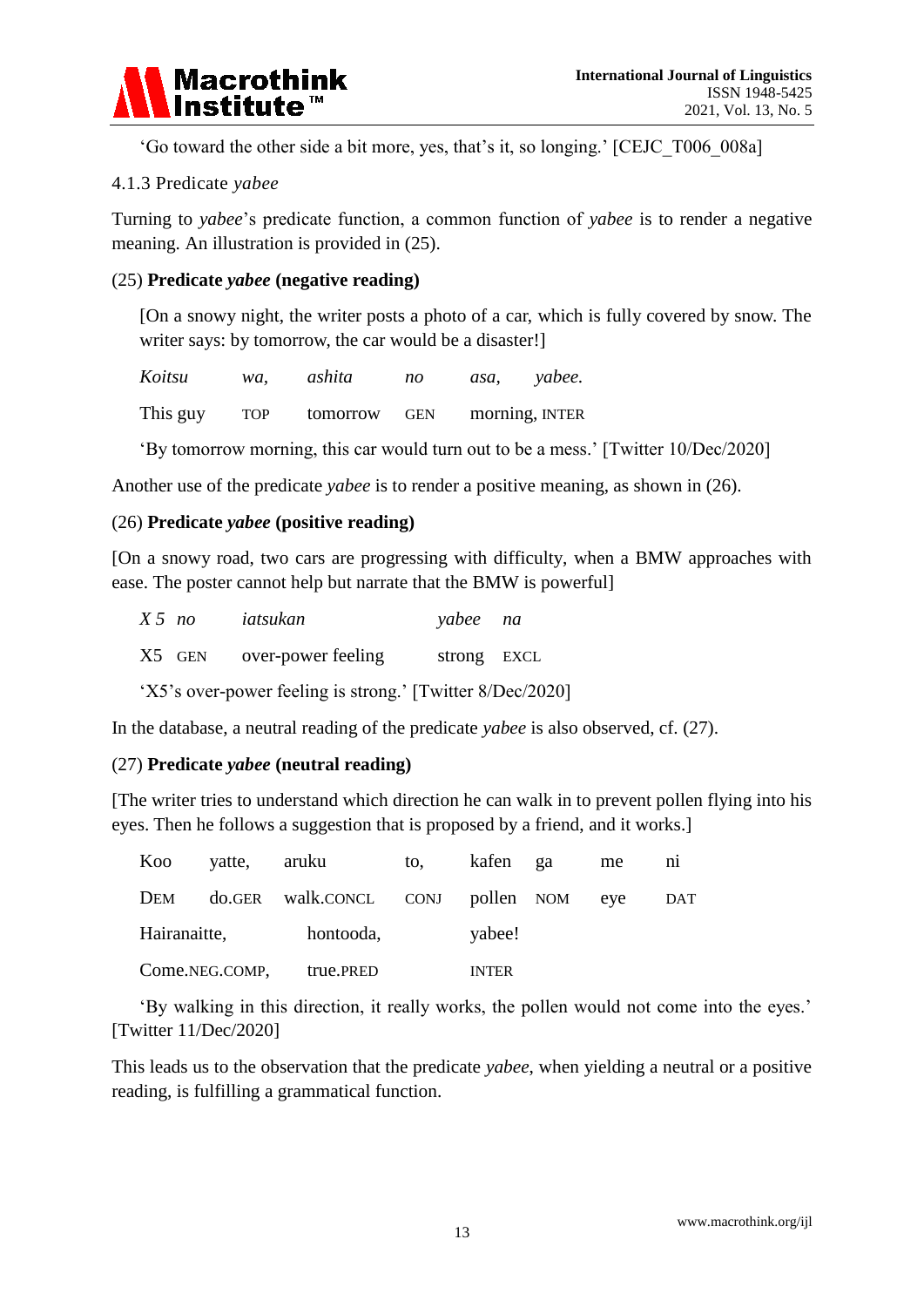

## 4.1.4 Interjection *yabee*

The interjection use of *yabee* is represented by (28), where a light negative nuance is implied.

| $(28)$ yabee, | chikoku | da.  | <i>Isoge.</i> |
|---------------|---------|------|---------------|
| <b>INTER</b>  | be late | PRED | hurry up. imp |

'Oh dear, we are late. We must hurry up.' [Twitter 9/Dec/2020]

Having all this in mind, we can say

- I. When *yabee* behaves as an adjective, its fundamental role is to modify a noun with a negative evaluation, and thus we deduce that the adjective *yabee* is a lexical item.
- II. The na-adjective function of *yabee* is an innovation. It should be borne in mind that although *yabee* appears to be a na-adjective, it actually modifies a VP, and thus ought to be deemed as an adverb, fulfilling a grammatical function.
- III. The adverb use of *yabee* presents two variations: modifying a verb or modifying an i-adjective. At any rate, the adverb use renders a degree of the event and is deemed to be a grammatical item.
- IV. The predicate function presents the following diversities: the negative-denotation *yabee* is a lexical item; the positive/neutral-denotation *yabee* fulfills a grammatical function.
- V. In addition, when *yabee* renders an interjection function, it is a grammatical item.
- *4.2 Yaba*

It is the second clipped form, i.e. *yaba*, to which we now proceed. A typical example of the interjection use would be (29):

(29) Interjection *yaba*

[The writer posts a picture of snow and writes:]

*Yaba!!! yuki da.* 

'Look, it's snowing!' [Twitter 10/Dec/2020]

It also seems that *yaba* may act as an adverb, modifying an i-adjective, cf. (30).

#### (30) **Adverb** *yaba*

| Minna | no | henshin | yabai kawaii. |  |  |
|-------|----|---------|---------------|--|--|
|       |    |         |               |  |  |

All of you GEN transformation very cute

'Your transformations are very cute'. [Twitter 11/Nov/2020]

The predicate use is also seen.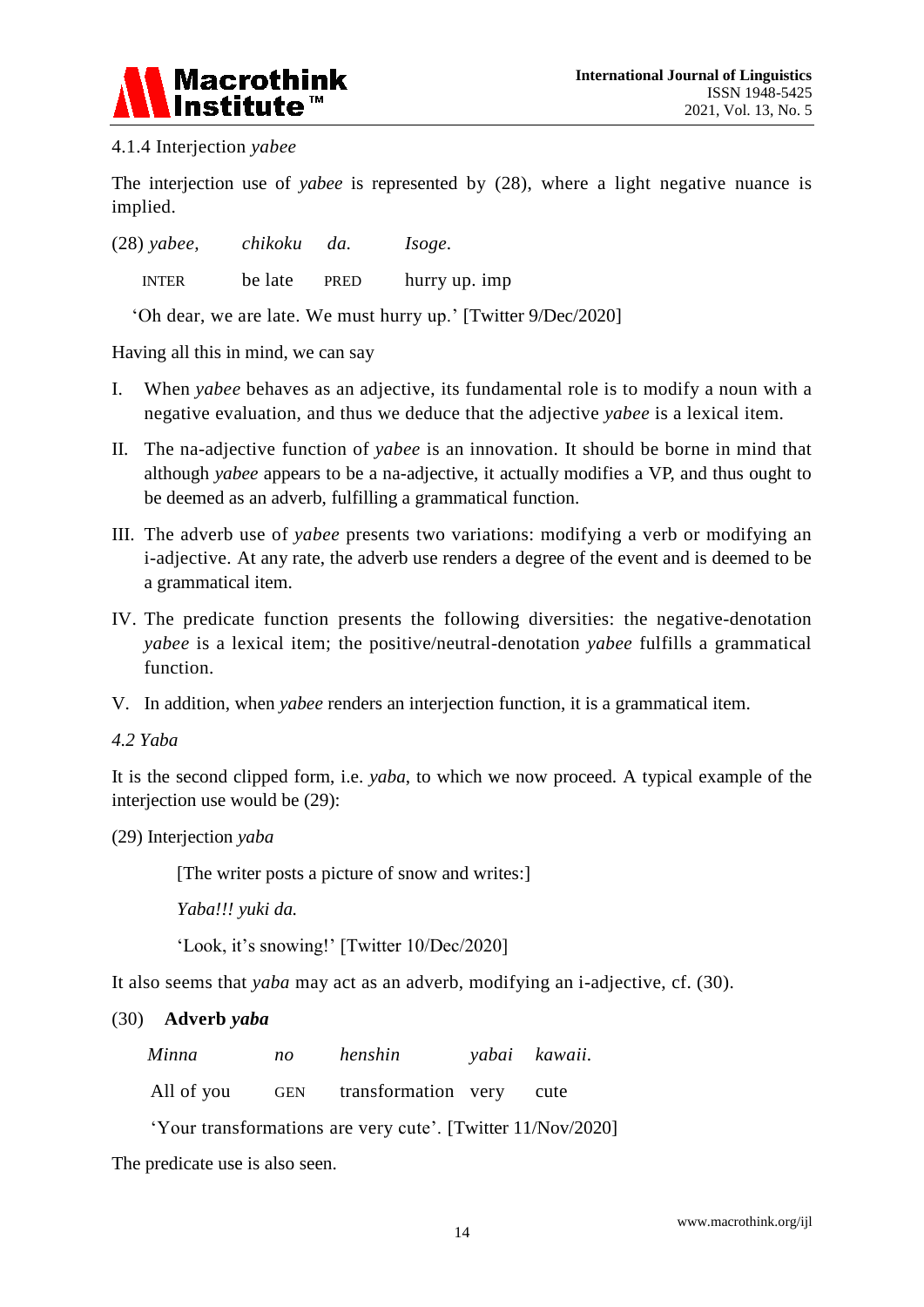

## (31) **predicate** *yaba*

[The poster posts a photo of Hankyū Densha #3324 and writes]

| 3324 kiree |                |            | sugite yabakatta.                                              |
|------------|----------------|------------|----------------------------------------------------------------|
|            | 3324 beautiful | <b>SUF</b> | <b>PRED</b>                                                    |
|            |                |            | 'Hankyū Densha #3324 is very beautiful.' [Twitter 10/Dec/2020] |

*Yaba* in (31) denotes a positive reading. In our randomly taken database, there are 30 tokens of predicate use; among them, 37% (11 tokens) are applied to a positive reading. The following is another illustration of predicate *yaba*, which suggests a negative nuance.

(32) [The poster displays a photo of a heavily snow-covered road and says:]

*kono michi yabakatta.* Kaori HON ADJ.PAST 'Miss Kaori is so cute'. [Twitter 10/Dec/2020]

Incorporating these observations, we deduce that the original meaning is retained in the function of a predicate, which in turns indicates it as a lexical item. The interjection, adverb, and the positive predicate use of *yaba,* contribute a grammatical function.

So far, the multifaceted functions and meanings of *yabee* and *yaba* have been analysed. There is one remaining issue, i.e. the third clipped form *yabe*. It is not as favoured as *yabee* or *yabai*. In the randomly collected database, only ten tokens are detected, seven out of which render an interjection use. One token applies to the basic function and meaning, one token is attributed to a negative reading, as a predicate, and one is attributed to a positive reading, as a predicate. These diversities indicate that *yabe* is also a two-faced lexeme, fulfilling a grammatical function, on the one hand, and functional a lexical function on the other.

#### *4.3 Summary*

Based on the morphological, syntactic and semantic evidence given above, that the diverse parts of speech and semantic meanings split into two categories: (a) a grammatical function is applied to the interjection, positive/neutral-denotation predicate, adverb and na-adjective functions; and (b) a lexical function is fulfilled by a negative-denotation predicate and adjective that modifies a noun.

A further look at the cooccurrence network of *yabai* via KH Coder (cf. Figure 3) reveals that,

- a. *yabai* is mostly likely to cooccur with adjectives, where *yabai* fulfils an adverb duty.
- b. *yabai*'s adverb function is mostly seen in conversations among women friends than official conversations in company or government.
- c. *yabai*'s adverb function appears to be limited to friendships and is ruled out by parent-child and vertical relationships.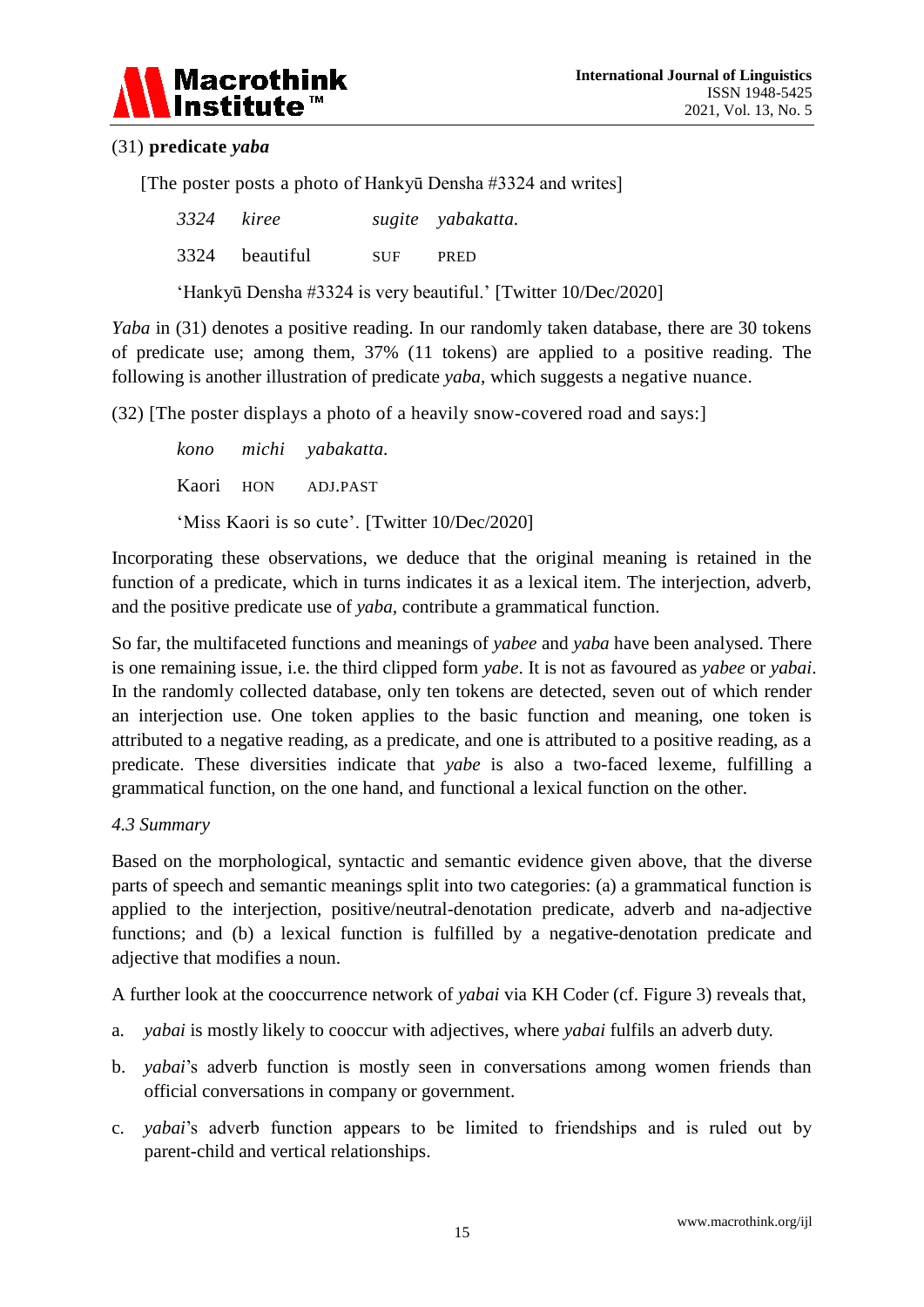





Figure 3. The cooccurrence network in regard to *yabai*

# **5. Concluding Remarks**

Modern Japanese has a quite developed *wakamono kotoba* 'youth lexicon', e.g. the suffixes *-mi, -poi, -sugiru, -kusai* have established syntactic functions and semantic meanings that are different from standard Japanese. The study of *yabai* is of particular interest in the study of lexical pragmatics because, apart from its meaning being extended, it appears to have innovated an adverb use and an interjection function. The main goal of this study was to uncover the morphosyntactic properties of *yabai* and its clipped forms. It aimed to arrive at an understanding of how the forms and the meanings might be associated. A lexical-pragmatic-based analysis, based on Twitter and corpus data, was carried out. The finding yield the following picture of the lexeme.

- I. When *yabai* and *yabee* undertake an adjective role, modifying a noun, it is likely that a negative evaluation is invited. In this regard, *yabai* and *yabee* fulfil a lexical function.
- II. The adverb uses of *yabai* and *yabee* presents two variations: modifying a verb or modifying an i-adjective. At any rate, the adverb use describes the degree of an event or an object. Incorporating this, the adverbs *yabai* and *yabee* fulfil a grammatical function.
- III. The predicate function presents the following diversities: the negative-denotation *yabai* and *yabee* are lexical items; the positive/neutral-denotation *yabai*, *yabee* and *yaba* are grammatical items.
- IV. The interjection *yabai, yaba, yabe* and *yabee* fulfil a grammatical function.

*Yabai* awaits further research, i.e. driven by cognitive semantics delving into the extension process; a diachronic study, searching for the evolution path at different historical stages. The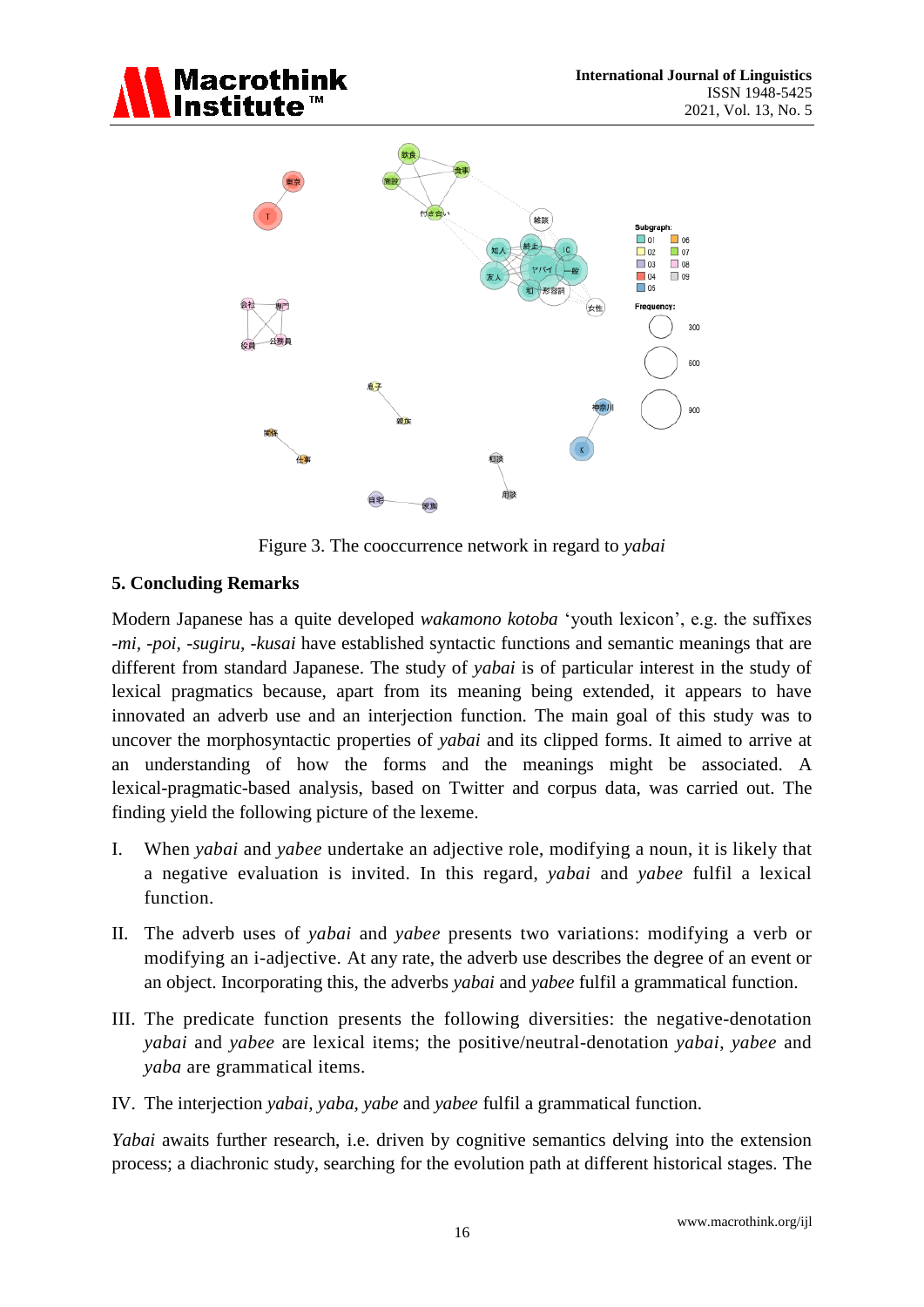

interjection, adverb use of *yabai* is probably down to grammaticalisation. The clipped forms, i.e. *yaba*; *yabee* and *yabe,* as Table 3 suggests, no longer render an adjective function. Their functions are limited to interjection use and adverb use. The completely lost original part of speech, and the morphophonological change (i.e. clipping), are signs of complete grammaticalisation. In terms of *yabee*, it does not seem to have reached the end of grammaticalisation, as there are still tokens indicating a negative evaluation as an i-adjective. The positive and neutral readings of the predicate *yabai* and *yabee* have to do with semantic extension.

It is clear that there is much work to do in this field, but nevertheless we hope this work has provided a sound base for further research.

#### **Abbreviations**

| <b>ACC</b>   | accusative              |                 |
|--------------|-------------------------|-----------------|
| <b>ADJ</b>   | adjective               |                 |
| <b>ADML</b>  | adnominal               |                 |
| <b>ADV</b>   | adverb                  |                 |
| <b>AUX</b>   | auxiliary               |                 |
| <b>COMP</b>  | complement              |                 |
| <b>CONC</b>  |                         | concessive form |
| <b>CONJ</b>  |                         | conjunction     |
| <b>COP</b>   | copula                  |                 |
| <b>DAT</b>   | dative                  |                 |
| <b>DEM</b>   | demonstrative           |                 |
| <b>EXCL</b>  | exclamatory             |                 |
| <b>FOC</b>   |                         | focus particle  |
| <b>GEN</b>   | genitive                |                 |
| <b>GER</b>   | gerund                  |                 |
| <b>HON</b>   |                         | honorification  |
| <b>NEG</b>   | negative                |                 |
| <b>INTER</b> | interjection            |                 |
| <b>IMP</b>   | imperative              |                 |
| <b>PART</b>  | casual quoting particle |                 |
| <b>POTE</b>  | potential form          |                 |
| <b>TOP</b>   | topic                   |                 |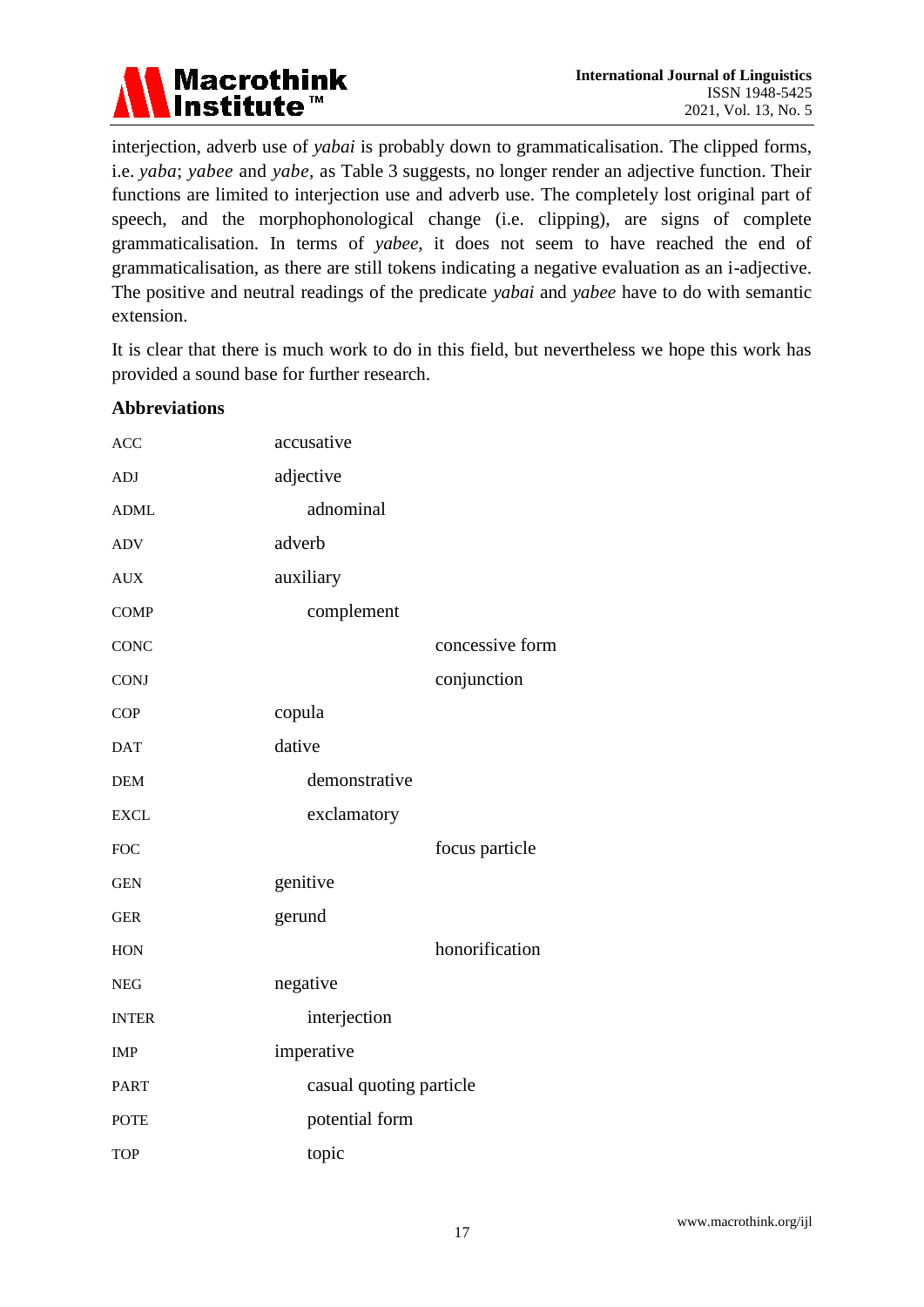

#### **References**

Givón, T. (1971). Historical syntax and synchronic morphology. *Chicago Linguistic Society Proceedings, 7*, 394-415.

Grice, H. P. (1975). Logic and conversation. In P. Cole, & J. L. Morgan (Eds.), *Syntax and Semantics: Speech Acts* (Vo. 3, pp. 41-58). New York: Academic Press.

Higuchi, K. (2017). Gengokenkyuu no bunya ni okeru KH Coder katsuyoo no kanoosee. *Keiryookokugogaku* [KH Coder in linguistics studies. *Quantitative Japanese Linguistics*, *31*(1), 36-45.

Horiuchi, K. (1989). Wakamono no jittai. *Seeshoonen Mondai* [The reality of the youth]. *Problems in the Youth*, *36*(6), 12-18.

Horosawa, S., & Iwata, N. (2009). Wakamono tachi no aida ni horogaru 'yabai' no shin yoohoo [The spreading new usage of *yaba*i among young people]. *Bulletin of Faculty of Reginal Studies*, (25), 39-58.

Ishihara, I., Kanawa, T., & Tachi, I. (2020). Gendai no riaruna wakamono no wakamonokotoba no tsukaikata to sono shinri [The usage of youth language and the psychology]. *Repository of sociolinguistics presentation at School of Economics, College of Human and Sciences, Kanazawa University,* (15), 33-46.

Konno, H. (2015). Fukushiteki yabai no kooteki hyoogenshikoosei to sono dookiduke [On the motivation of employing the adverb *yabai*]. In Fukada, C., Nishida, K., & Tamura, T. (Eds.), *Gengokenkyuu no shiza* (pp. 325-341). Kaitakusha.

Kudoo, S. (2019). Wakamono kotoba maji no gengoteki tokuchoo – yabai to no hikaku o chuushin ni [Linguistic Characteristics of Japanese Teen Slang Mazi-manzi -With Special Reference to Yabai-]. *The Faculty journal of Komazawa Women's University,* (26), 63-74.

Kumagai, M. (2014). Yabai no genjoo to komyunikeeshon: Watashitachi wa yabai o doo tsukaubekinanoka [The present situation of the use of the expression "YABAI" in human communication: How should we use the expression "YABAI"]. *Communication Culture*, (8), 185-202. Atomi University.

Sakaguchi, K. (2013). Nihongo keeyooshi yabai no imikakuchoo to kyoochooshika ni kansuruichikoosatsu: ninchigengogaku kara miru imi no koojoo no mekanizumu [Jaoanese adjective yabai's semantic extension and its derivation into a focus particle: a cognitive linguistics perspective]. *Bulletin of Language and Information Sciences,* (11), 19-35. University of Tokyo.

Sano, S. (2005). On the Positive Meaning of the Adjective Yabai in Japanese. *SOPHIA LINGUISTICA*, *53*, 109-130.

Sano, S. (2012). Yabai no henka o bunseki suru [An analysis to the shift of *yabai*]. In Hibiya, J. (Ed.), *Jajimete manabu shakaigengogaku – kotoba no barieeshon o kangaeru 14 [An*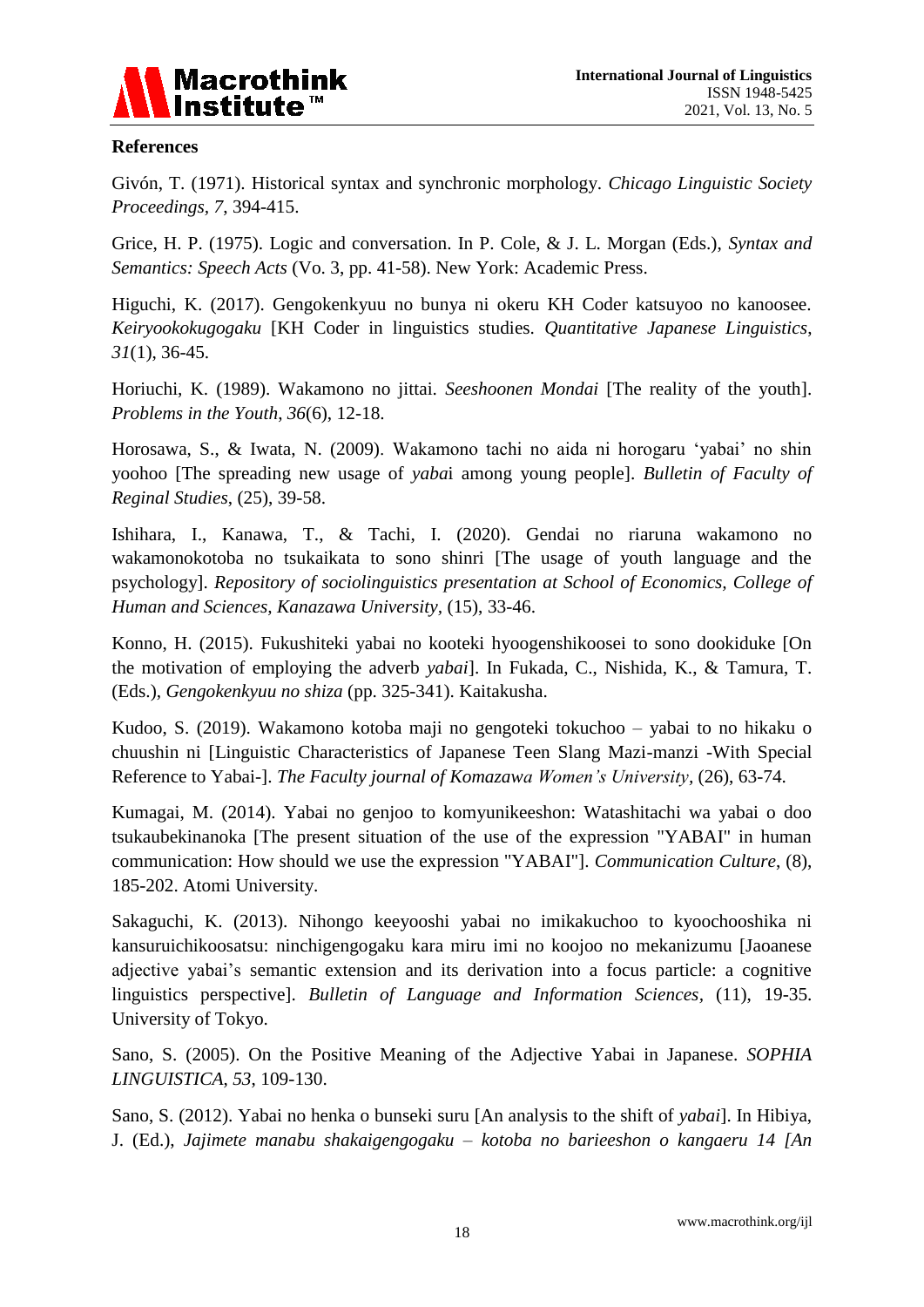

*introduction to sociolinguistics – the variation of languages 14]* (pp. 209-226). Minervashobo.

Seraku, T., & Akiha, T. (2019). Poi in Japanese Wakamono Kotoba 'Youth Language'. *Lingua, 224,* 1-15.

Shibatani, M. (2013). What Can Japanese Dialects Tell Us about the Function and Development of the Nominalization Particle *No*?. In B. Frellesvig, & P. Sells (Eds.), *Japanese/Korean Linguistics* (Vol. 20, pp. 429-451). Stanford, CA: CSLI Publications.

Shibatani, M. (2017). Nominalizations. In M. Shibatani, S. Miyagawa, & H. Noda (Eds.), *The Handbook of Japanese Syntax*, (pp. 271-331). Berlin: De Gruyter Mouton. https://doi.org/10.1515/9781614516613-009

Shibatani, M. (2018a). Nominalization. In Y. Hasegawa (Ed.), *The Cambridge Handbook of Japanese Linguistics* (pp. 431-462). Cambridge: Cambridge University Press.

Shibatani, M. (2018b). Nominalization in Crosslinguistic Perspective. In P. Pardeshi, & T. Kageyama (Eds.), *The Handbook of Japanese Contrastive Linguistics*, (pp. 345-410. Berlin: Walter de Gruyter. https://doi.org/10.1515/9781614514077-013

Shibatani, M. (2019). What is Nominalization?. In R. Zariquiey, M. Shibatani, & D. Fleck (Eds.), *Nominalization in Languages of the Americas* (pp. 15-167). Amsterdam/Philadelphia: John Benjamins. https://doi.org/10.1075/tsl.124.02shi

Shibatani, M., & Makhashen, K. A. bin. (2009). Nominalization in Soqotri, a South Arabian Language of Yemen. In L. Wetzels (Ed.), *The Linguistics of Endangered Languages*, (pp. 9-31). Leiden: Brill.

Shibatani, M., & Shigeno, H. (2013). Amami Nominalizations. *International Journal of Okinawan Studies, 4*(1), 107-138.

Shinoda, S. (1998). Kotobadukai no midare o kangaeru: wakamonokotoba no naniga mondai nanoka [Language misusage: the problem with the youth language]. *Boosei, 29*(5), 54-61. Tokai education.

Sperber, D., & Wilson, D. (1986). *Relevance: Communication and Cognition*. Oxford: Wiley-Blackwell.

Takeuchi, M. (2007). Ninchiimiron e no kokoromi – yabai o megutte [Lexical pragmatics: in case of Yabai (risky/fearful)]. *Bulletin of the Institute of Humanities, Kanagawa University*, (40), 1-9.

Traugott, E. C., & Heine, B. (1991). *Approaches to Grammaticalization*. John Benjamins Publishing Company.

Voßhagen, C. (1999). Opposition as a Metonymic Principle. *Metonymy in Language and Thought*, 289-308.